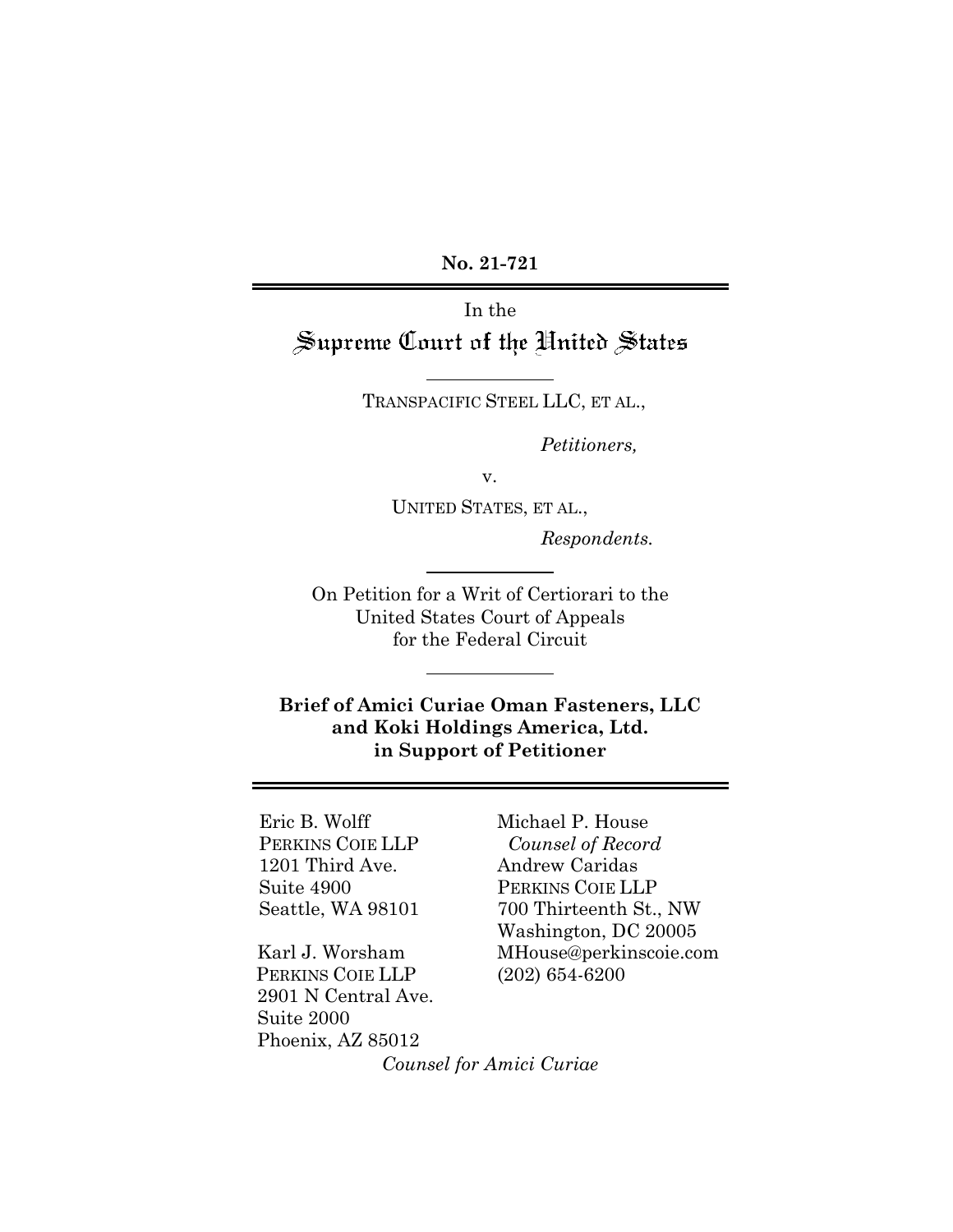i

## **TABLE OF CONTENTS**

# **Page**

| Introduction and Interest of Amici Curiae  1 |                                                                               |                                                                                                                         |  |  |
|----------------------------------------------|-------------------------------------------------------------------------------|-------------------------------------------------------------------------------------------------------------------------|--|--|
|                                              |                                                                               |                                                                                                                         |  |  |
|                                              |                                                                               |                                                                                                                         |  |  |
| L                                            |                                                                               | The decision below vitiates critical<br>constraints on presidential action that<br>cabin Congress's delegation of power |  |  |
| H.                                           | The Federal Circuit improperly<br>rejected the plain text of Section 232.  13 |                                                                                                                         |  |  |
|                                              | $A_{-}$                                                                       | The Federal Circuit ignored the<br>plain text of Section 232 14                                                         |  |  |
|                                              | В.                                                                            | The plain text reading of<br>Section 232 is compelled by the<br>broader statutory scheme 16                             |  |  |
|                                              | C.                                                                            | The decision below misapplied<br>this Court's precedent in <i>Brock</i> 19                                              |  |  |
|                                              |                                                                               |                                                                                                                         |  |  |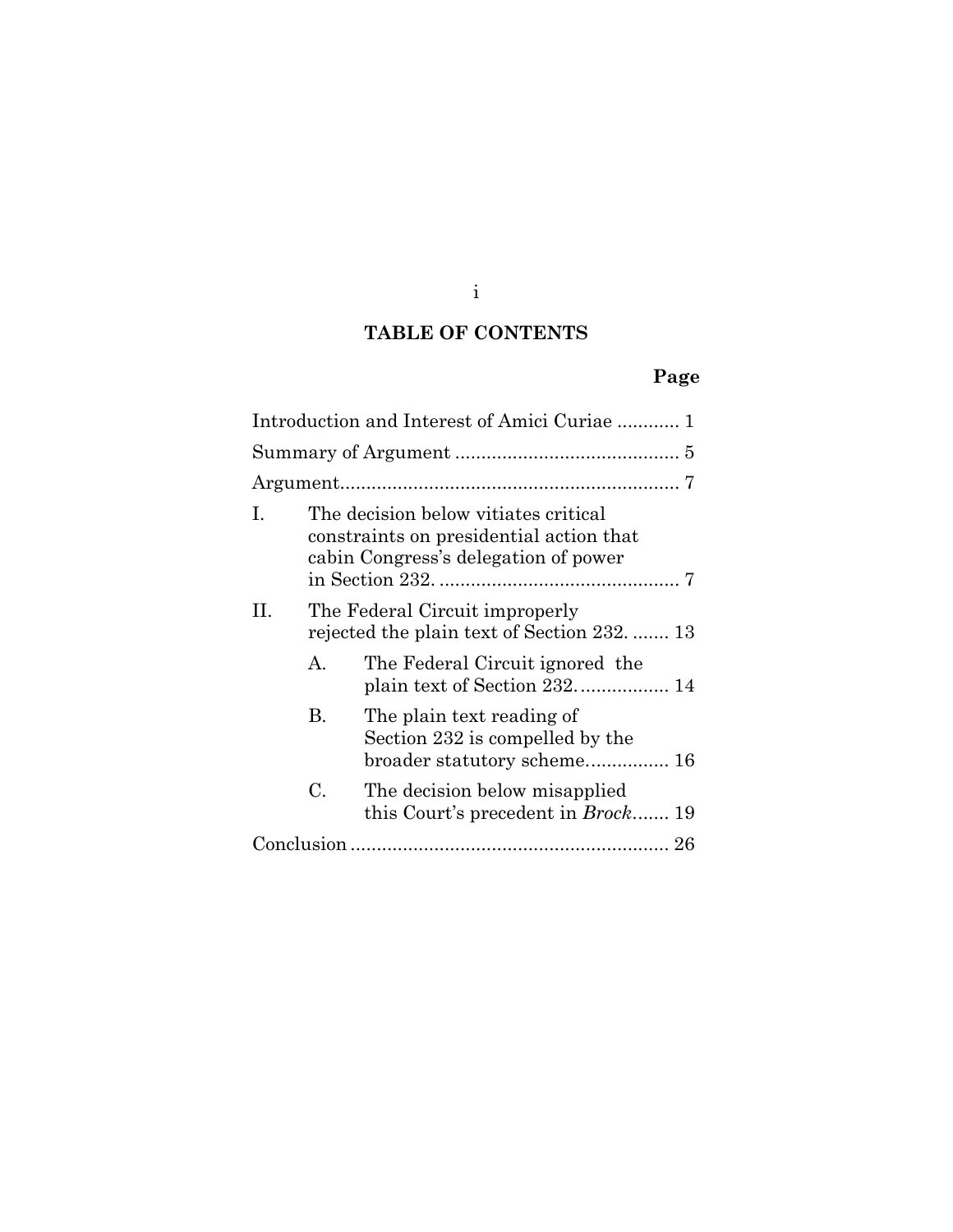## ii

## **TABLE OF AUTHORITIES**

# **Page(s)**

## **CASES**

| Am. Inst. for Int'l Steel, Inc. v. United            |
|------------------------------------------------------|
| States,                                              |
| 376 F. Supp. 3d 1335 (Ct. Int'l                      |
|                                                      |
| Am. Inst. for Int'l Steel, Inc. v. United<br>States, |
|                                                      |
| American Power & Light v. S.E.C.,                    |
|                                                      |
|                                                      |
| Barnhart v. Peabody Coal Co.,                        |
|                                                      |
| <i>Brock v. Pierce County,</i>                       |
|                                                      |
|                                                      |
| Fed. Energy Admin. v. Algonquin                      |
| SNG, Inc.,                                           |
|                                                      |
| Franklin v. Massachusetts,                           |
|                                                      |
|                                                      |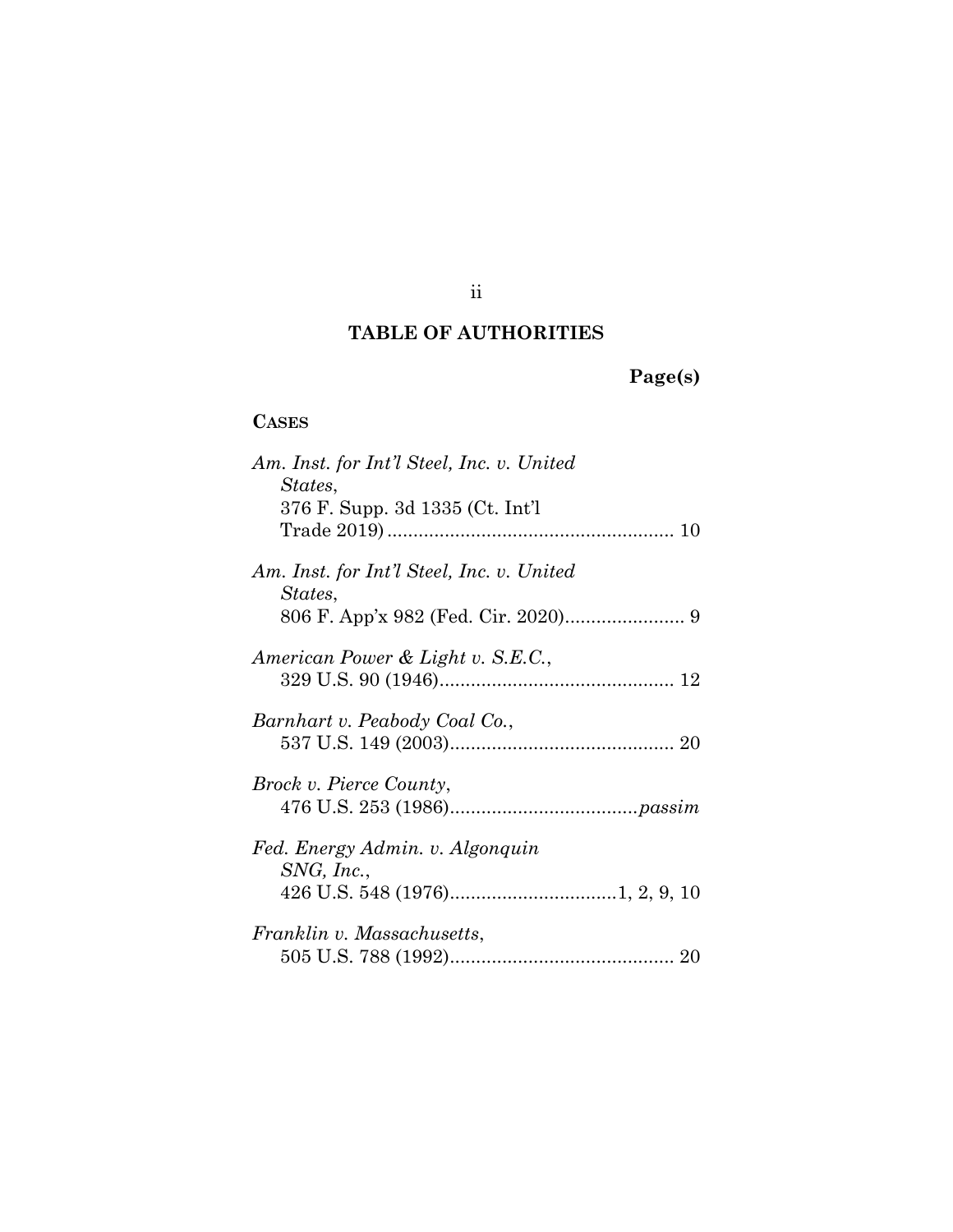# iii

# **TABLE OF AUTHORITIES (continued)**

**Page(s)**

| Gundy v. United States,                       |
|-----------------------------------------------|
| Oman Fasteners, LLC v. United<br>States,      |
| 520 F. Supp. 3d 1332 (Ct. Int'l               |
| Panama Refining Co. v. Ryan,                  |
| PrimeSource Bldg. Prods. v. United<br>States, |
| Skinner v. Mid-America Pipeline Co.,          |
| Touby v. United States,                       |
| Transpacific Steel LLC v. United<br>States,   |
|                                               |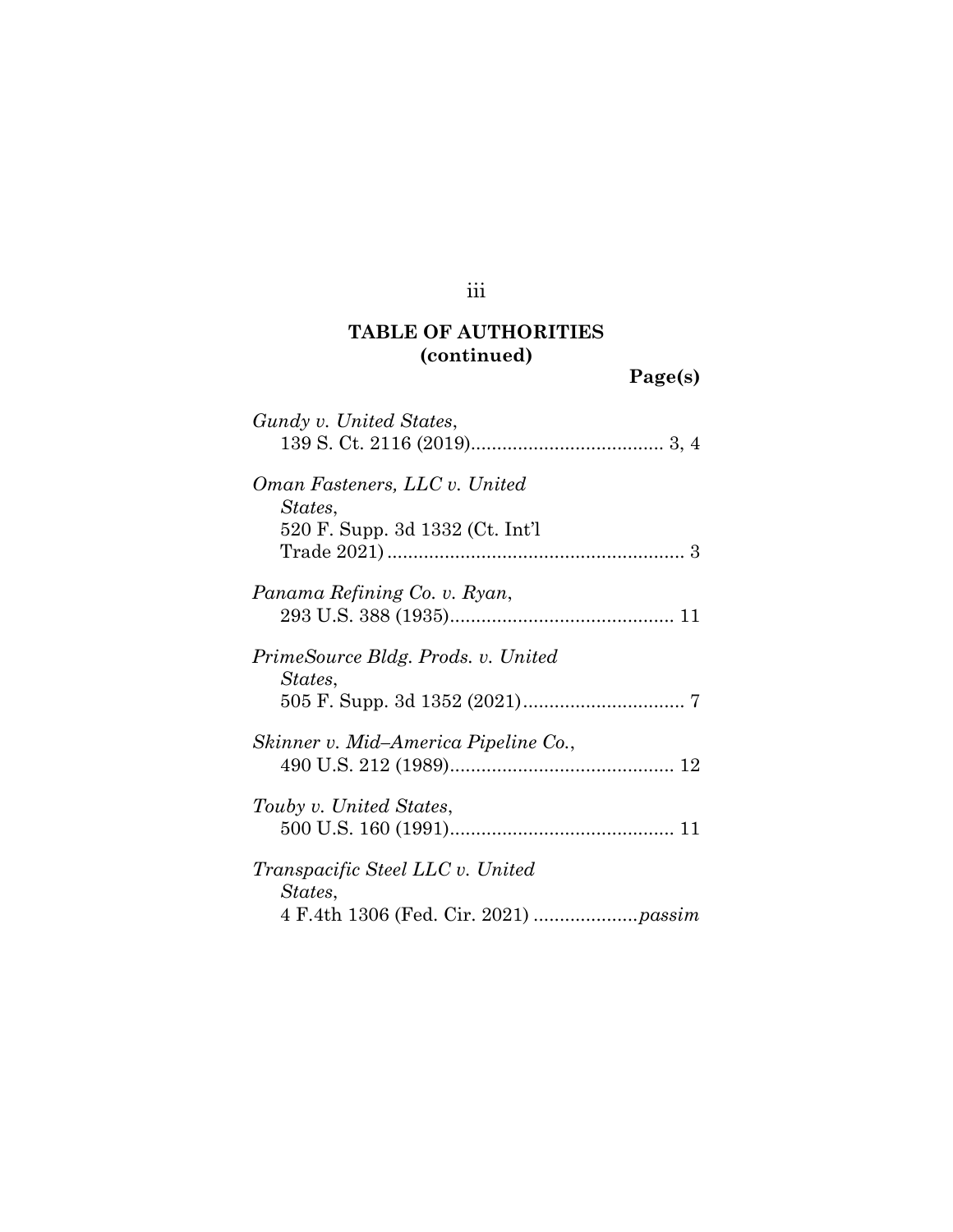iv

# **TABLE OF AUTHORITIES (continued)**

**Page(s)**

| Transpacific Steel LLC v. United<br>States,<br>415 F. Supp. 3d 1267 (Ct. Int'l |
|--------------------------------------------------------------------------------|
|                                                                                |
| United States v. Bozarov,                                                      |
| United States v. Garfinkel,                                                    |
| United States v. George S. Bush & Co.,                                         |
| United States v. James Daniel Good<br>Real Prop.,                              |
| United States v. Nashville, C. & St.<br>L.R. Co.,                              |
| Yakus v. United States,                                                        |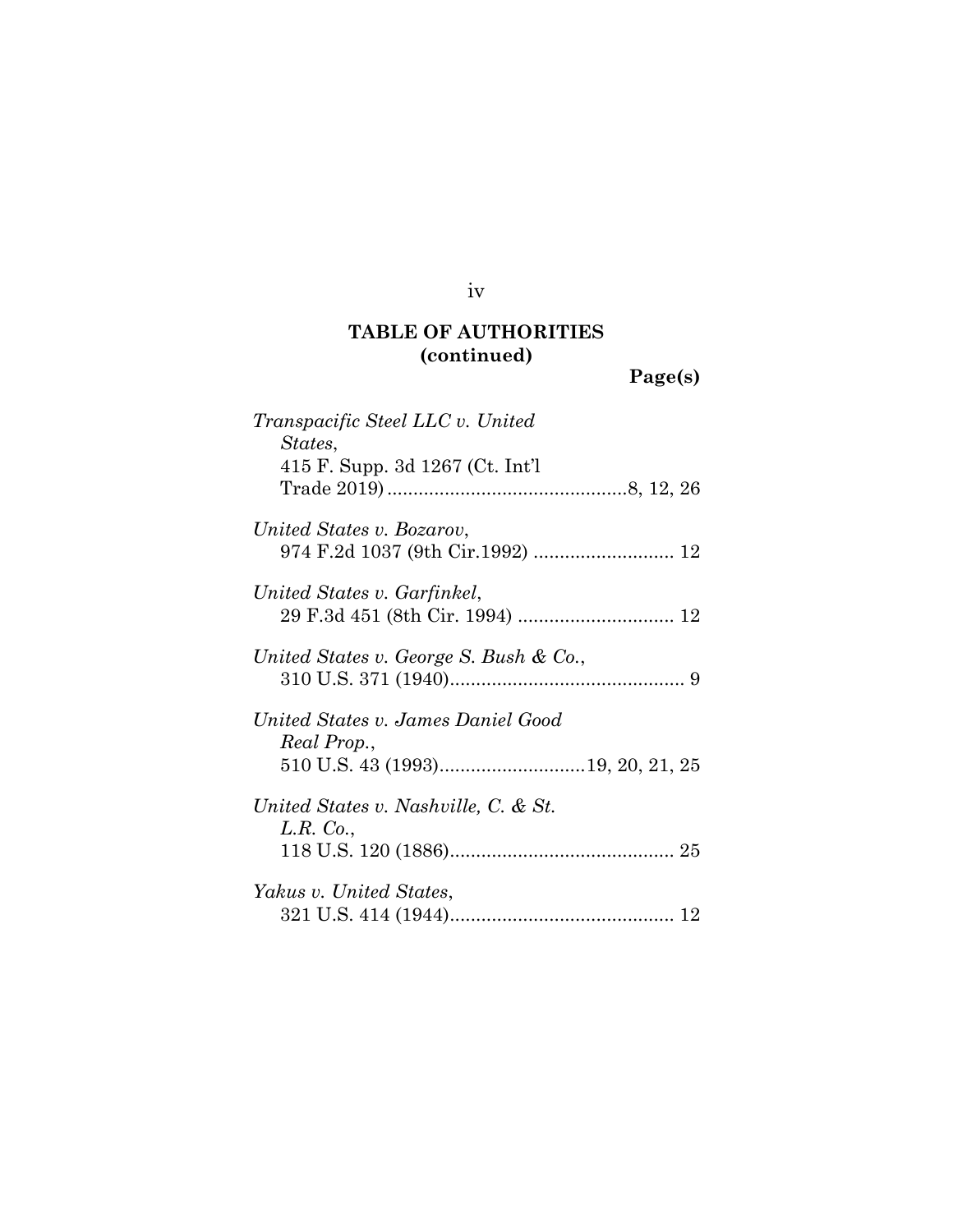v

# **TABLE OF AUTHORITIES (continued)**

**Page(s)**

### **STATUTES**

| Pub. L. 87-794, Title II, Oct. 11, 1962, |  |  |  |
|------------------------------------------|--|--|--|
| Pub. L. 93-618, Title I, Jan. 3, 1975,   |  |  |  |
| Pub. L. 100-418, Title I, Aug. 23, 1988, |  |  |  |
| <b>REGULATIONS</b>                       |  |  |  |
| Proclamation No. 9705, 83 Fed.           |  |  |  |
| Proclamation No. 9772, 83 Fed.           |  |  |  |
| Proclamation No. 9980, 85 Fed.           |  |  |  |

Reg. 5,281 (Jan. 24, 2020) .............................. [2,](#page-8-3) [8](#page-14-1)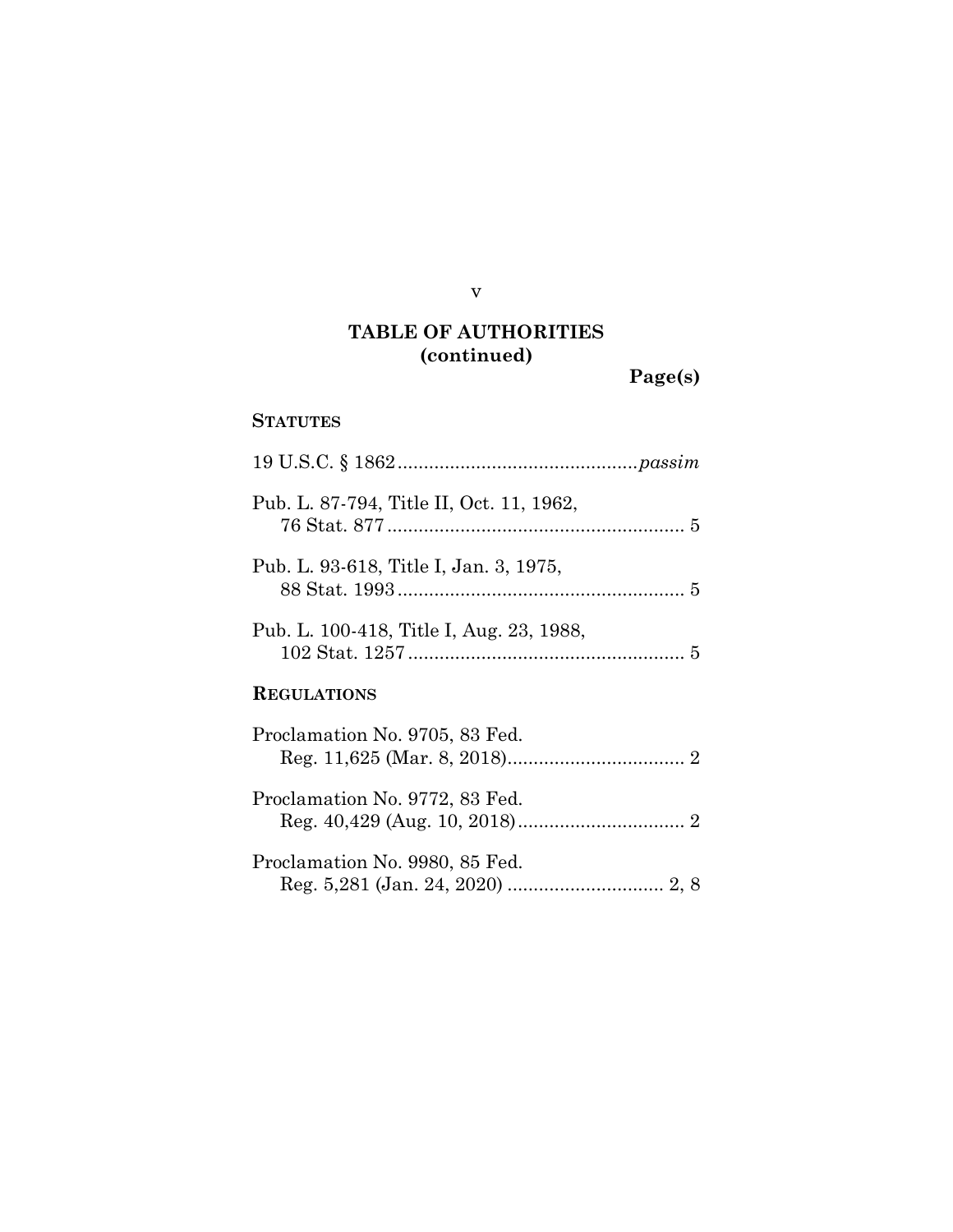# **TABLE OF AUTHORITIES (continued)**

vi

**Page(s)**

## **OTHER AUTHORITIES**

| Antonin Scalia & Bryan A. Garner,            |
|----------------------------------------------|
| Reading Law: The Interpretation of           |
|                                              |
|                                              |
| <i>Threat of Certain Imports to National</i> |
| Security: Hearing on S. 1871 Before          |
| <i>the Comm. on Fin.</i> , 99th              |
|                                              |
| <i>Trade Reform Legislation: Hearings</i>    |
| <b>Before the Subcommittee on Trade</b>      |
| of H. Comm. On Ways & Means,                 |
|                                              |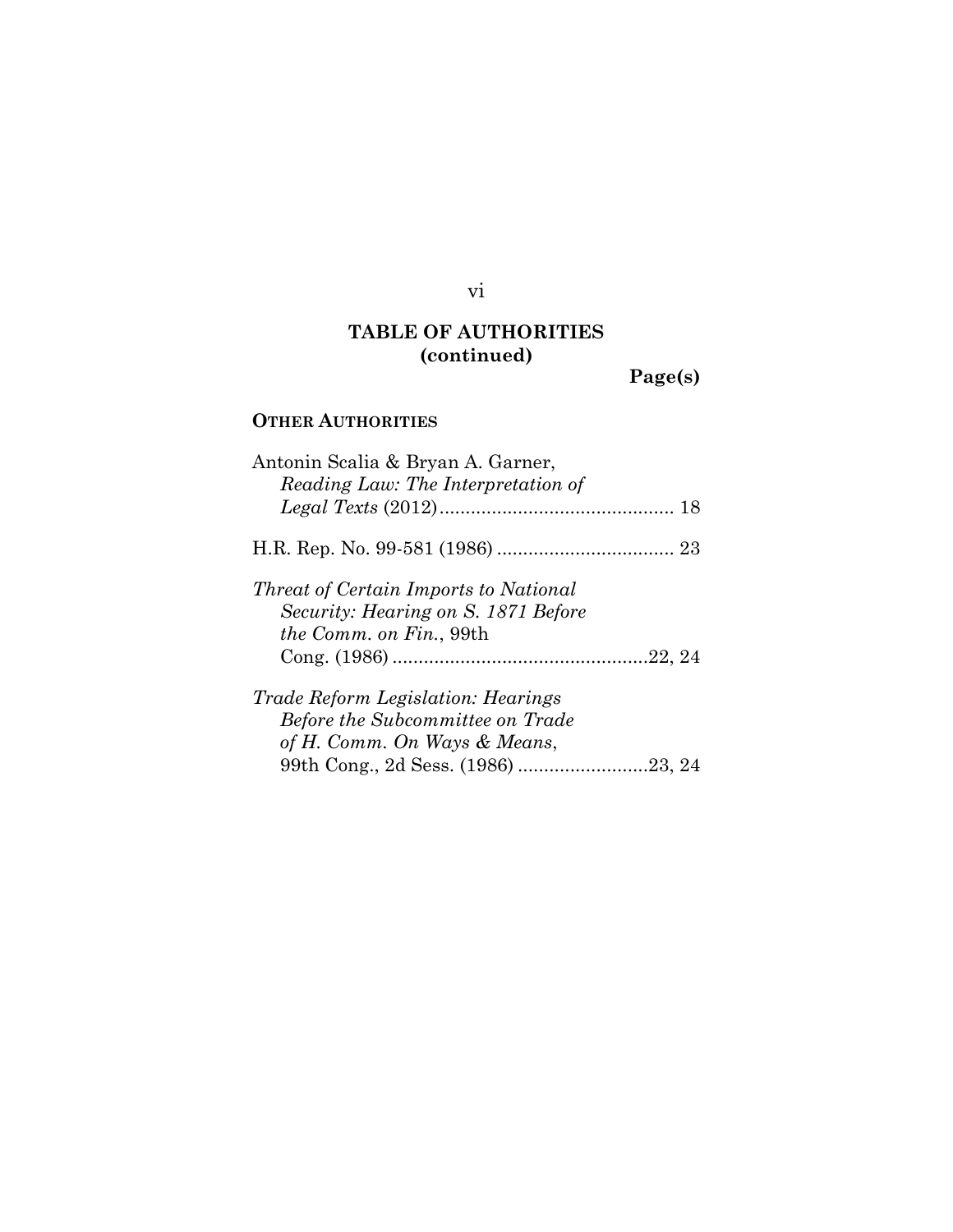#### <span id="page-7-0"></span>1 **Introduction and Interest of Amici Curiae**<sup>1</sup>

"The essential question posed by this [case] is whether Congress enacted [Section] 232<sup>[2]</sup> to grant the President un-checked authority . . . ." *Transpacific Steel LLC v. United States*, 4 F.4th 1306, 1336 (Fed. Cir. 2021) ("*Transpacific II*") (Reyna, J., dissenting). Congress did not. But by ignoring the plain text of the statute, the Federal Circuit revised Section 232 to do just that.

<span id="page-7-1"></span>Over 35 years ago, this Court upheld the constitutionality of Section 232 because the statute does not simply authorize "[a]ny action the President might take, as long as it has even a remote impact on imports." *Fed. Energy Admin. v. Algonquin SNG, Inc.*, 426 U.S. 548, 571 (1976). Rather, Section 232 "establishes clear preconditions to Presidential action [i]nter alia, [a] finding by the Secretary of the Treasury[ <sup>3</sup>] that an 'article is being imported into

<span id="page-7-2"></span>

<sup>&</sup>lt;sup>1</sup> No counsel for any party authored this brief in whole or in part, and no person or entity, other than amici, their members, or their counsel made a monetary contribution intended to fund the preparation or submission of this brief. All parties were timely notified of proposed amici's intent to file this amicus brief. All parties have consented to the filing of this brief.

<sup>2</sup> Section 232 of the Trade Expansion Act of 1962, as amended, 19 U.S.C. § 1862.

<sup>&</sup>lt;sup>3</sup> Section 232 was later amended to refer to the Secretary of Commerce. *See infra* footnote 8.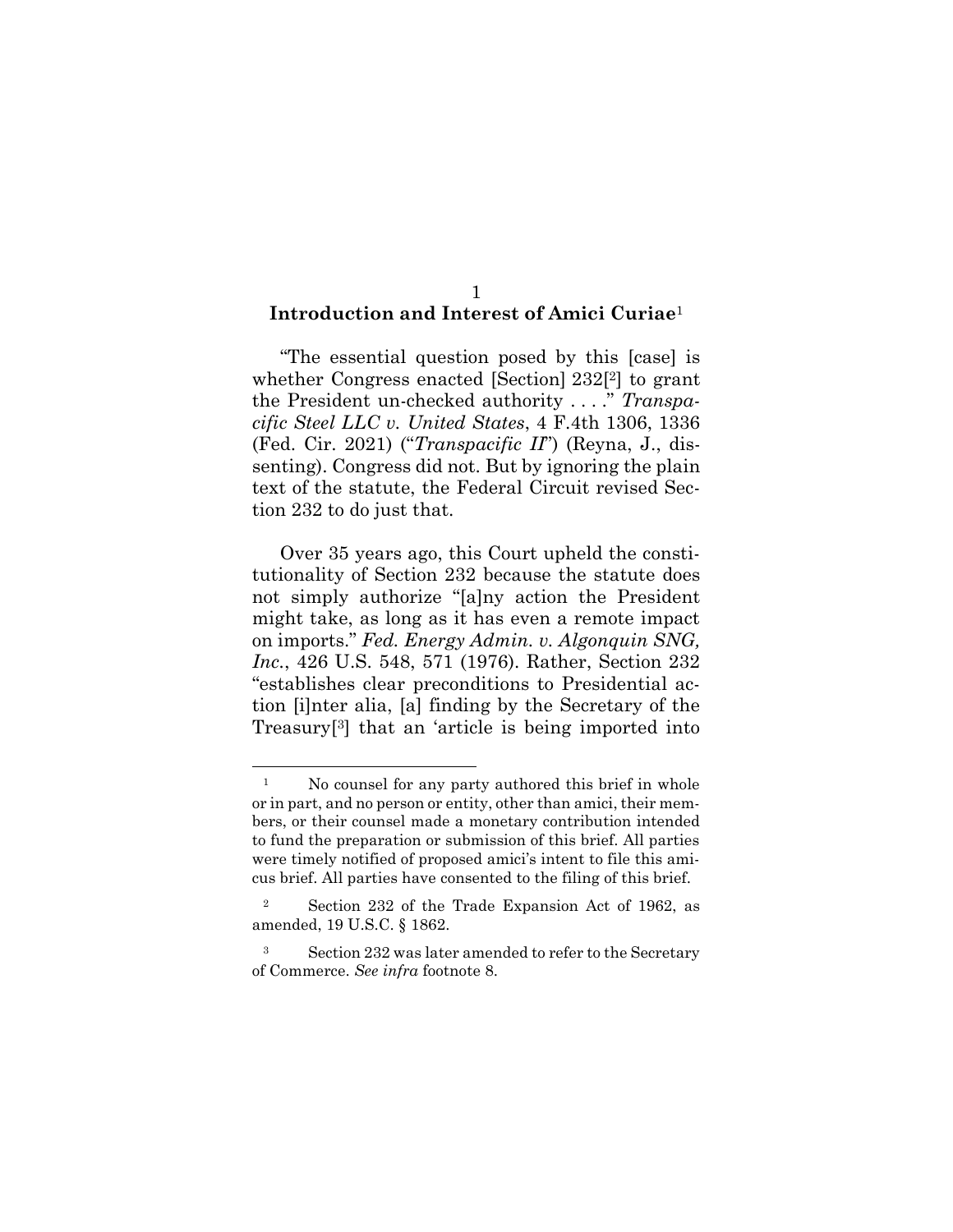<span id="page-8-0"></span>the United States in such quantities or under such circumstances as to threaten to impair the national security.'" *Id.* at 559 (quoting Section 232(b)). In 1988 Congress amended Section 232 to further curb the president's discretion by introducing time limits reinforcing the link between the Secretary's finding and President's action in response. However, by rejecting the plain text of Section 232, the decision below effectively erased the 1988 amendments and gave the President carte blanche.

Proclamation 9772,<sup>4</sup> at issue in this case, marked the President's first test of Section 232's time limits, a tardy modification of one aspect of Proclamation 9705,<sup>5</sup> the general Section 232 steel tariff the President timely enacted a few months earlier. Exacerbating his disregard of clear statutory deadlines, the President issued Proclamation 9980 a year and a half later, <sup>6</sup> imposing 25 percent duties on a handful of derivative articles of steel whose only connection to Proclamation 9705 was presidential fiat. *Amici* an importer and a purchaser of imported steel nails subject to Proclamation 9980—support Petitioners' request for certiorari and submit this brief to highlight the repercussions on pending and future

<span id="page-8-2"></span><sup>4</sup> Proclamation No. 9772, 83 Fed. Reg. 40,429 (Aug. 10, 2018).

<span id="page-8-3"></span><span id="page-8-1"></span><sup>5</sup> Proclamation No. 9705, 83 Fed. Reg. 11,625 (Mar. 8, 2018).

<sup>6</sup> Proclamation No. 9980, 85 Fed. Reg. 5,281 (Jan. 24, 2020).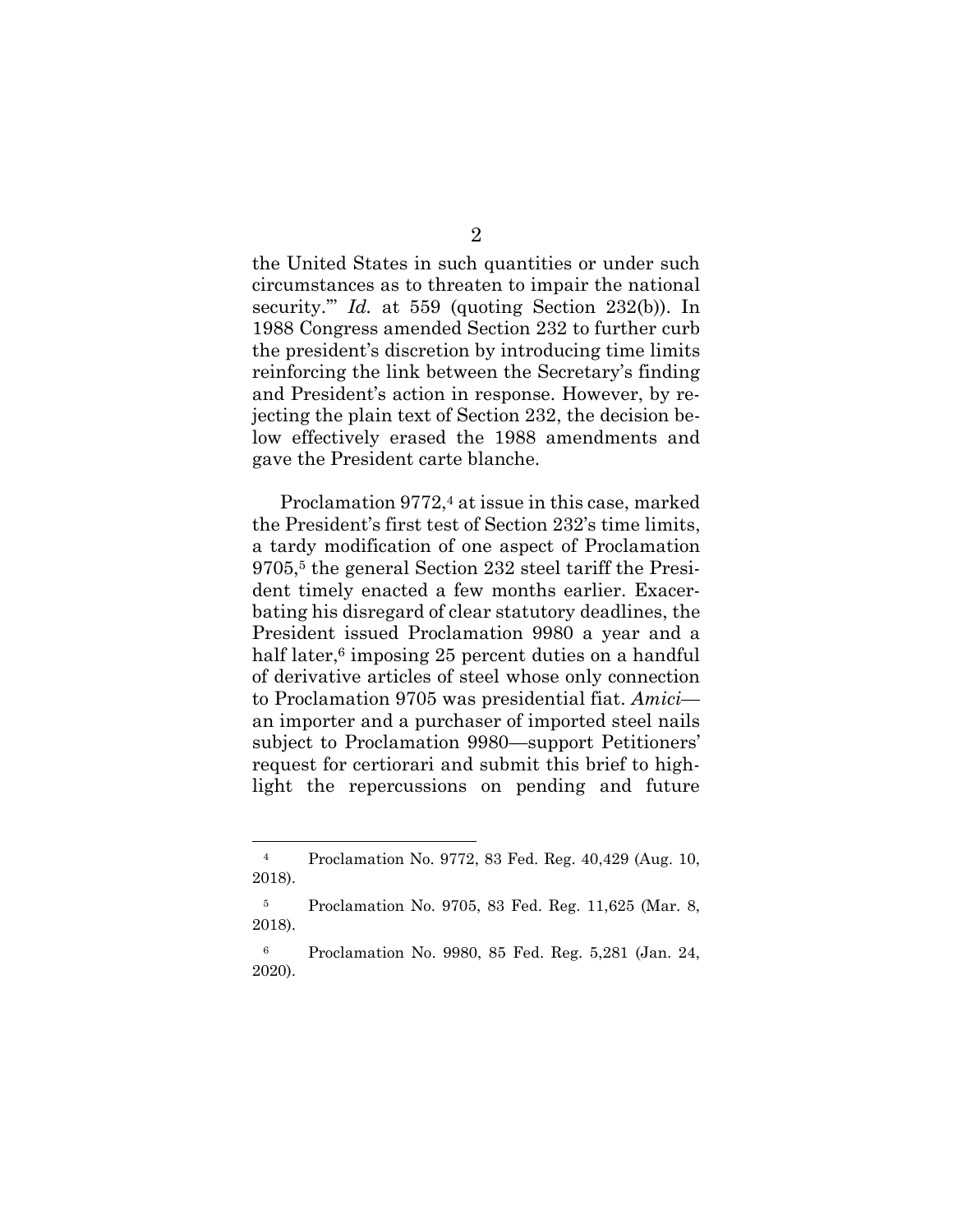Section 232 cases if this Court leaves the Federal Circuit's flawed opinion in force.

Oman Fasteners, LLC ("Oman Fasteners") is an Omani manufacturer and U.S. importer of steel nails, a substantial portion of which are subject to Proclamation 9980. Oman Fasteners successfully challenged Proclamation 9980 in the Court of International Trade and opposes the government's pending appeal of that decision to the Federal Circuit.<sup>7</sup> Should the government's appeal succeed, Oman Fasteners will owe the additional 25 percent duties on all past and future entries of steel nails subject to Proclamation 9980.

Koki Holdings America, Ltd. ("Koki") is a domestic reseller of steel nails it purchases from producerimporters such as Oman Fasteners, including substantial quantities subject to Proclamation 9980. Should the Court of International Trade's decisions striking down Proclamation 9980 be reversed on appeal, Koki will be forced to pay higher prices indefinitely.

In *Gundy v. United States*, members of this Court found fault with a congressional delegation of congressional power that gave an executive officer discretion to act without any limitation "'within a

<span id="page-9-0"></span><sup>7</sup> *Oman Fasteners, LLC v. United States*, 520 F. Supp. 3d 1332 (Ct. Int'l Trade 2021), *appeal docketed and consolidated sub nom. PrimeSource Bldg. Prods., Inc. v. United States*, Appeal No. 21-2066 (Fed. Cir.).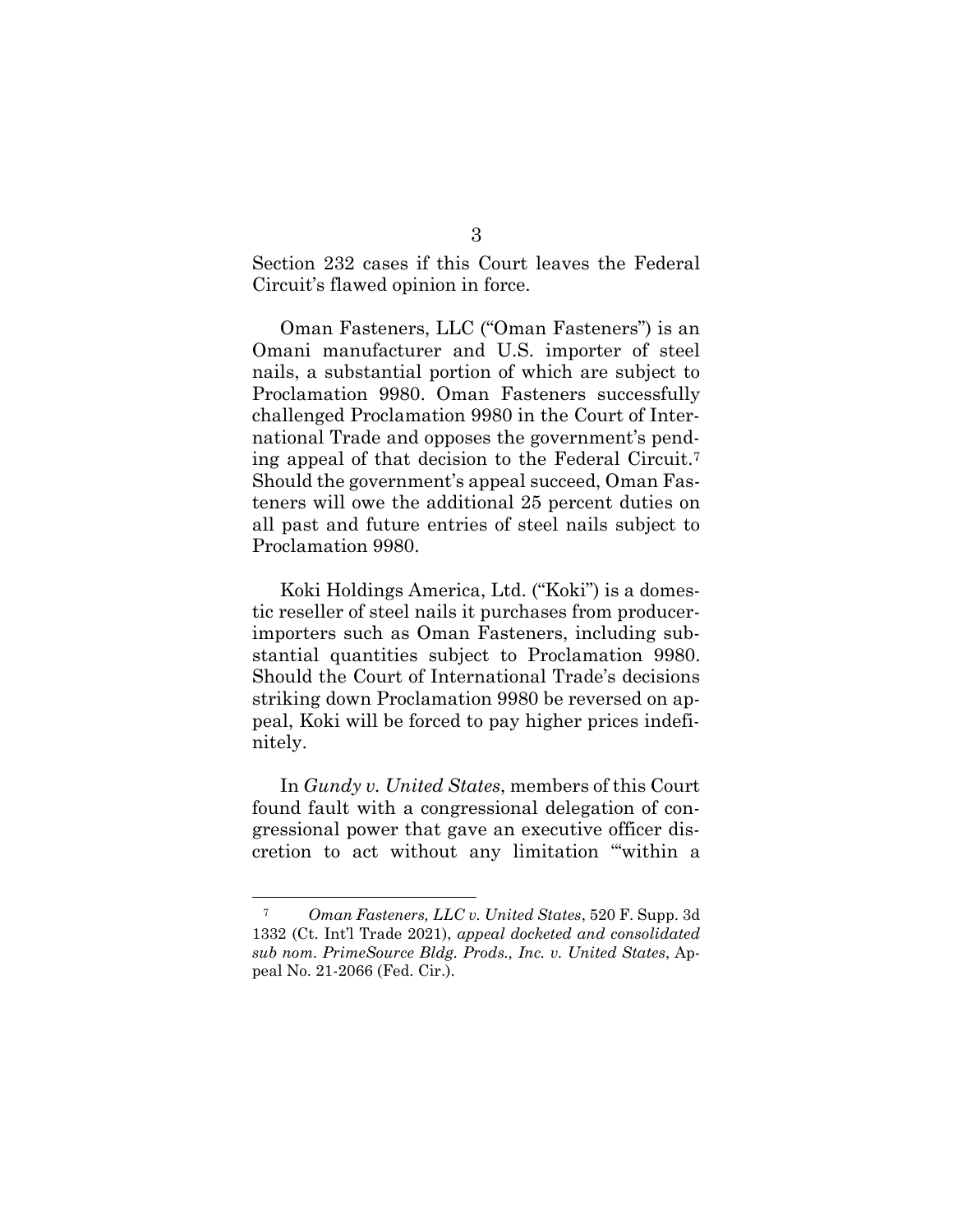<span id="page-10-0"></span>certain time frame or by a date certain.'" *Gundy v. United States*, 139 S. Ct. 2116 (2019), 2132, *reh'g denied*, 140 S. Ct. 579 (2019) (Gorsuch, J., dissenting) (citation omitted). Justice Gorsuch noted that such temporally-unbounded discretion meant the Attorney General was "free to change his mind on any of these matters 'at any given time or over the course of different political administrations.'" *Id.* (citation omitted).

This Court should grant certiorari because far more is at stake than Proclamation 9772's temporary discrimination against Turkish steel. The Federal Circuit's misinterpretation of Section 232 in this case turns Section 232 into precisely the kind of unbounded delegation the dissenting Justices found problematic in *Gundy*, vitiating the procedural safeguards that limit Congress's delegation of power to the President. This invites precisely the presidential overreach embodied in Proclamation 9980, and worse.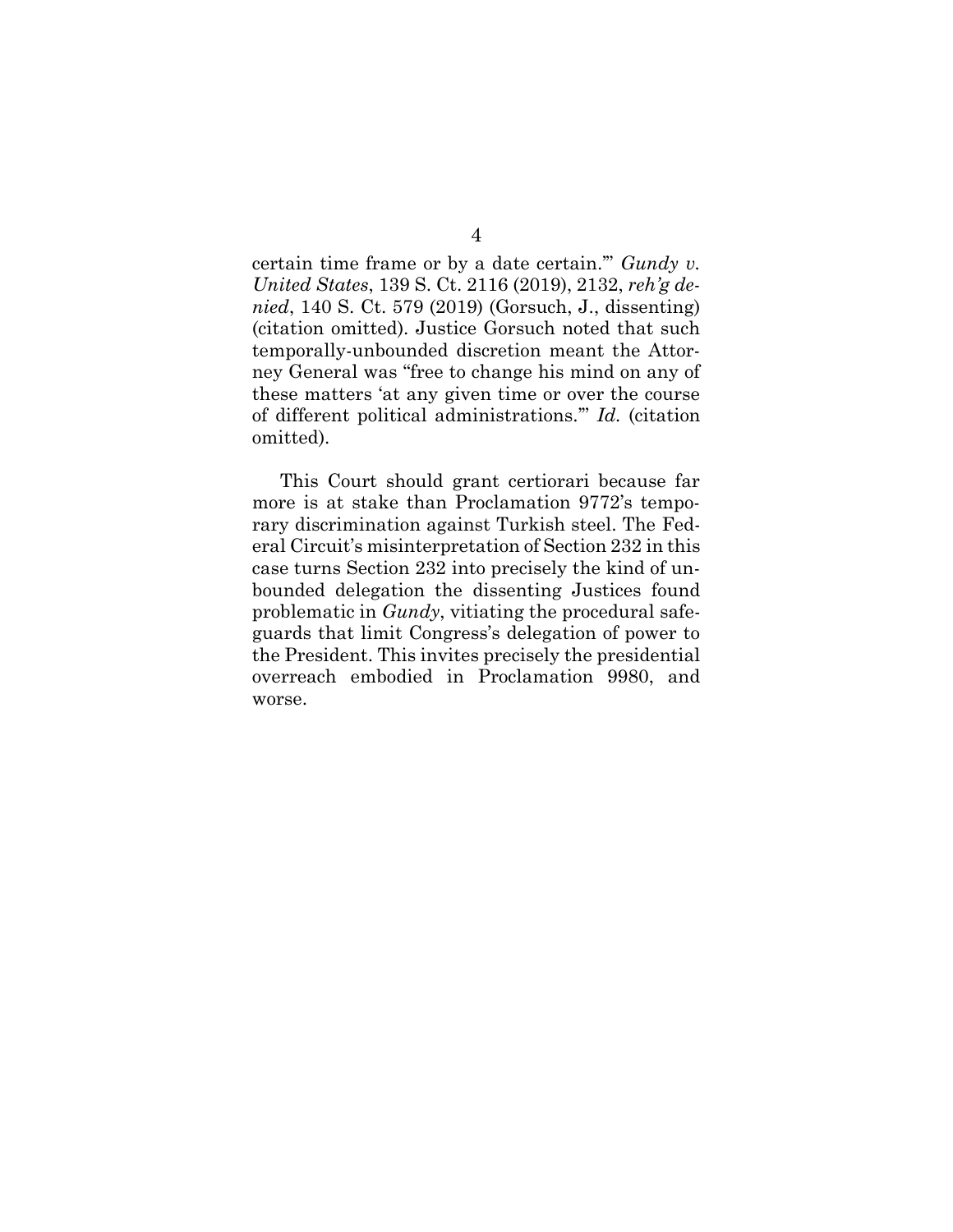#### **Summary of Argument**

<span id="page-11-0"></span>In Section 232 Congress delegated to the President significant power to restrain trade in the interest of national security—broadly defined to include both physical and economic security—limited only by the deliberate procedure Congress made predicate to presidential action. From the start, Section 232 has conditioned presidential action on an investigation and determination by the relevant executive officer that an "article is being imported into the United States in such quantities or under such circumstances as to threaten to impair the national security."<sup>8</sup>

In 1988 Congress amended Section 232 to reinforce the connection between the investigation and any presidential action under the statute—circumscribing the delegation of authority to the President by tethering temporally the conclusion of the investigation and President's power to act. Section 232 now requires the President to determine what action to take within 90 days of receiving the Secretary's report identifying imports that pose a threat to national security and to implement that action within

<span id="page-11-3"></span><span id="page-11-2"></span><span id="page-11-1"></span><sup>8</sup> Pub. L. 87-794, Title II, § 232, Oct. 11, 1962, 76 Stat. 877. As originally enacted, the responsible official was the Director of the Office of Emergency Planning. Section 232 was subsequently amended to transfer responsibility to the Secretary of Treasury in 1975, Pub. L. 93-618, Title I, § 127(d), Jan. 3, 1975, 88 Stat. 1993, and finally to the Secretary of Commerce ("Secretary")—where it still rests—in 1988, Pub. L. 100-418, Title I, § 1501(a), (b)(1), Aug. 23, 1988, 102 Stat. 1257, 1259.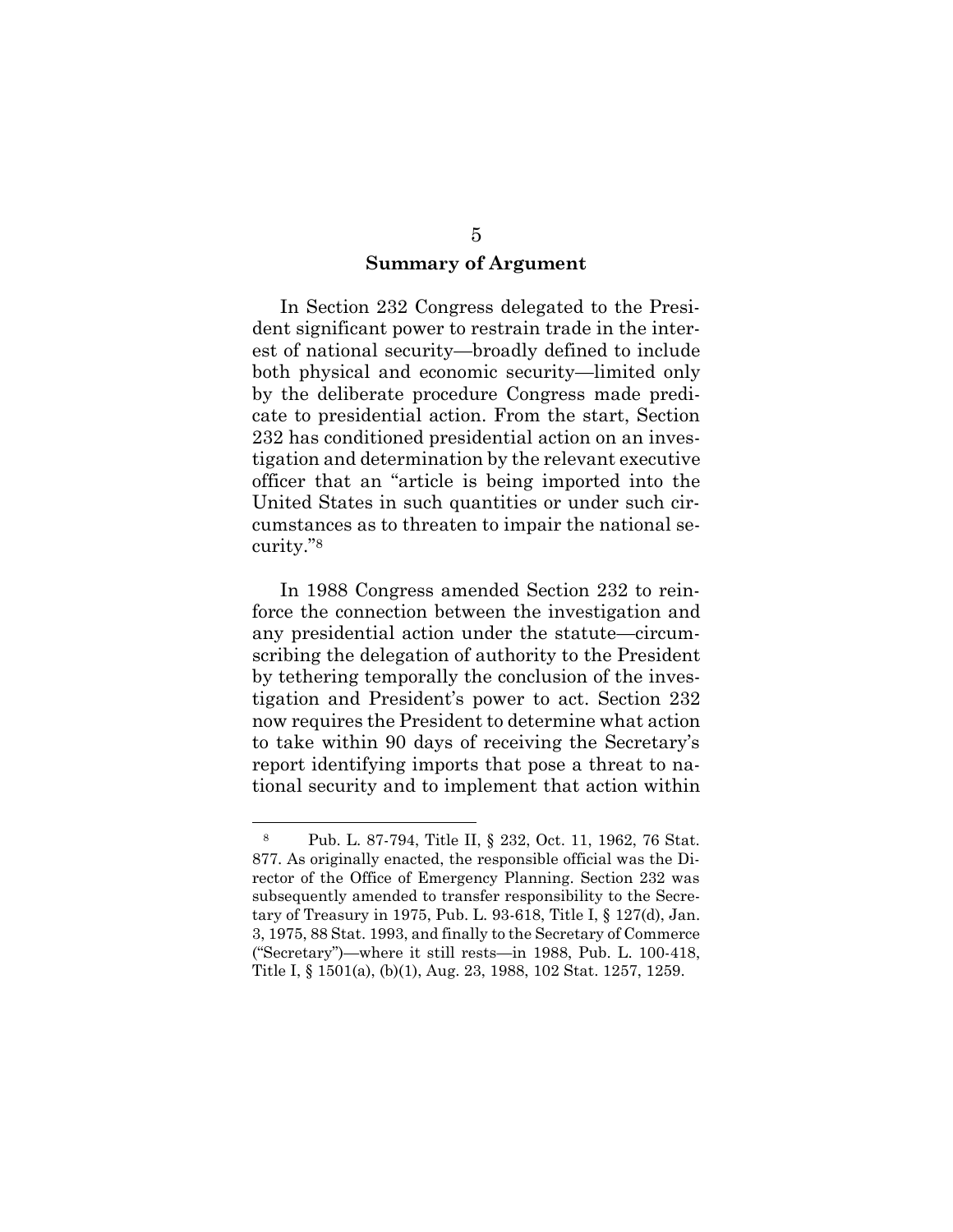15 days thereafter. Congress thereby sought to ensure the President would take swift action to fully address a threat to national security based on the Secretary's concurrent assessment.

The Federal Circuit effectively eliminates the 1988 amendments to Section 232. By ignoring the plain statutory text, it topples the most significant guardrails Congress enacted to cabin its otherwise expansive delegation of international commerce power to the President.

The decision below "diverge[s] from [the statute's] plain language," ignoring what Congress *said* in the straightforward text of Section 232 in favor of a convoluted, and ultimately flawed, analysis of what Congress *must have meant*. *Transpacific II*, 4 F.4th at 1336 (Reyna, J., dissenting). Section 232's time limits are both clear and clearly mandatory, and constitute an essential component of the broader statutory framework. Moreover, the Federal Circuit's misapplication of this Court's precedent in *Brock v. Pierce County*, 476 U.S. 253 (1986), does not warrant ignoring the unambiguous text of Section 232.

<span id="page-12-0"></span>Sweeping aside the procedural safeguards established by Congress leads directly to flagrant abuses of the President's Section 232 powers like Proclamation 9980. What results is either a limitless delegation of Congress's international commerce power to the President or an invitation to the courts to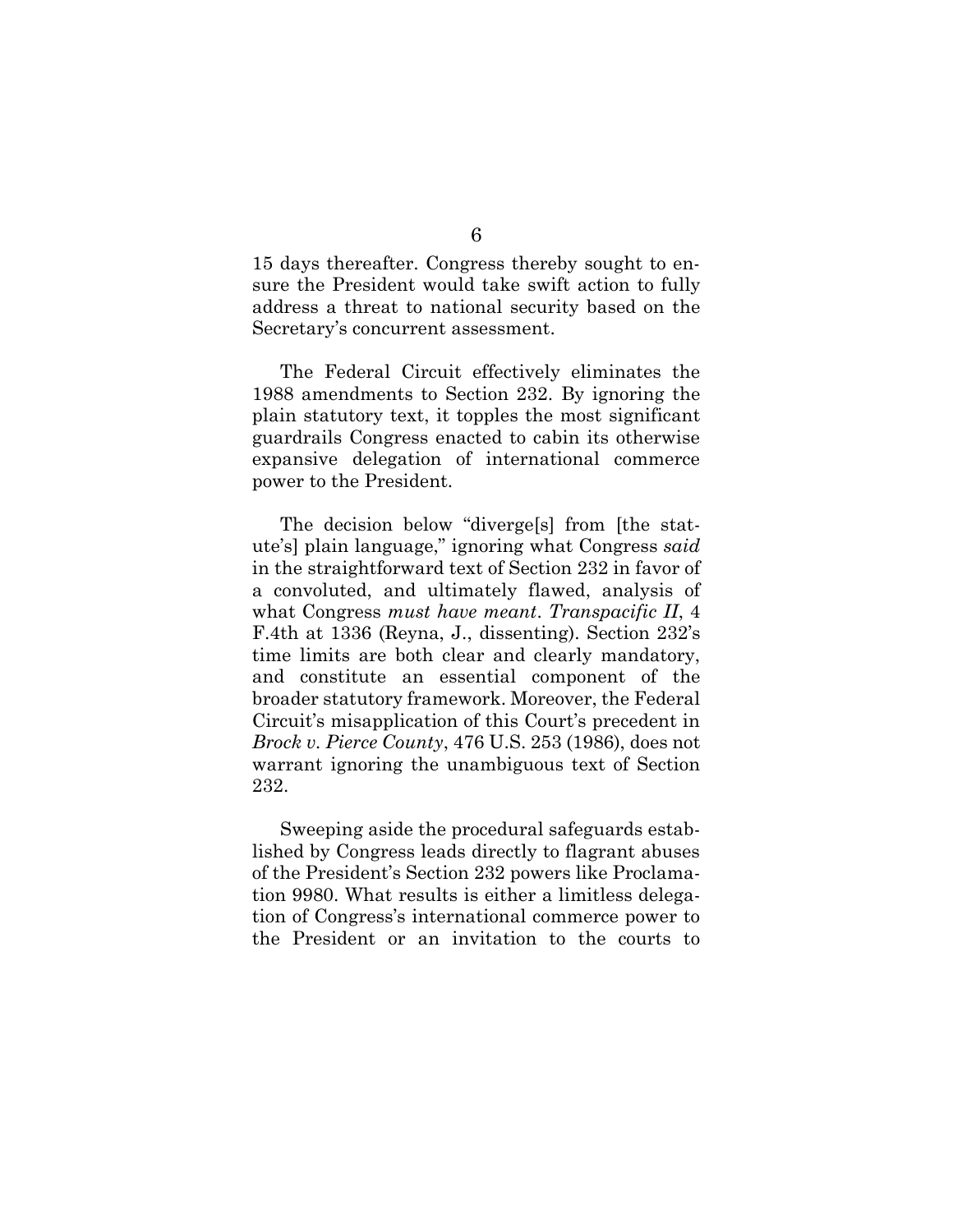### 7

supplant the will of Congress with their own standards for presidential action under Section 232.

#### **Argument**

### <span id="page-13-1"></span><span id="page-13-0"></span>**I. The decision below vitiates critical constraints on presidential action that cabin Congress's delegation of power in Section 232.**

"The [Federal Circuit] majority's malleable interpretation of § 232 opens the door to modifications of prior presidential actions" in perpetuity, untethered from the time limits in Section 232 that maintain the nexus between the Secretary's investigation and any action taken by the President. *Transpacific II*, 4 F.4th at 1342 (Reyna, J., dissenting).

<span id="page-13-2"></span>Behind the door now opened by the Federal Circuit lies another misuse of Section 232: Proclamation 9980. Like Proclamation 9772, the Court of International Trade declared it unlawful. *See PrimeSource Bldg. Prods. v. United States*, 505 F. Supp. 3d 1352 (2021). The Federal Circuit's decision in *Transpacific II* now similarly throws that ruling into question, demonstrating the foreseeable consequences of the Federal Circuit's unwarranted redaction of Section 232.

The President issued Proclamation 9980 on January 24, 2020, more than two years after the Secretary issued the steel investigation report from which Proclamation 9980 purports to draw authority, and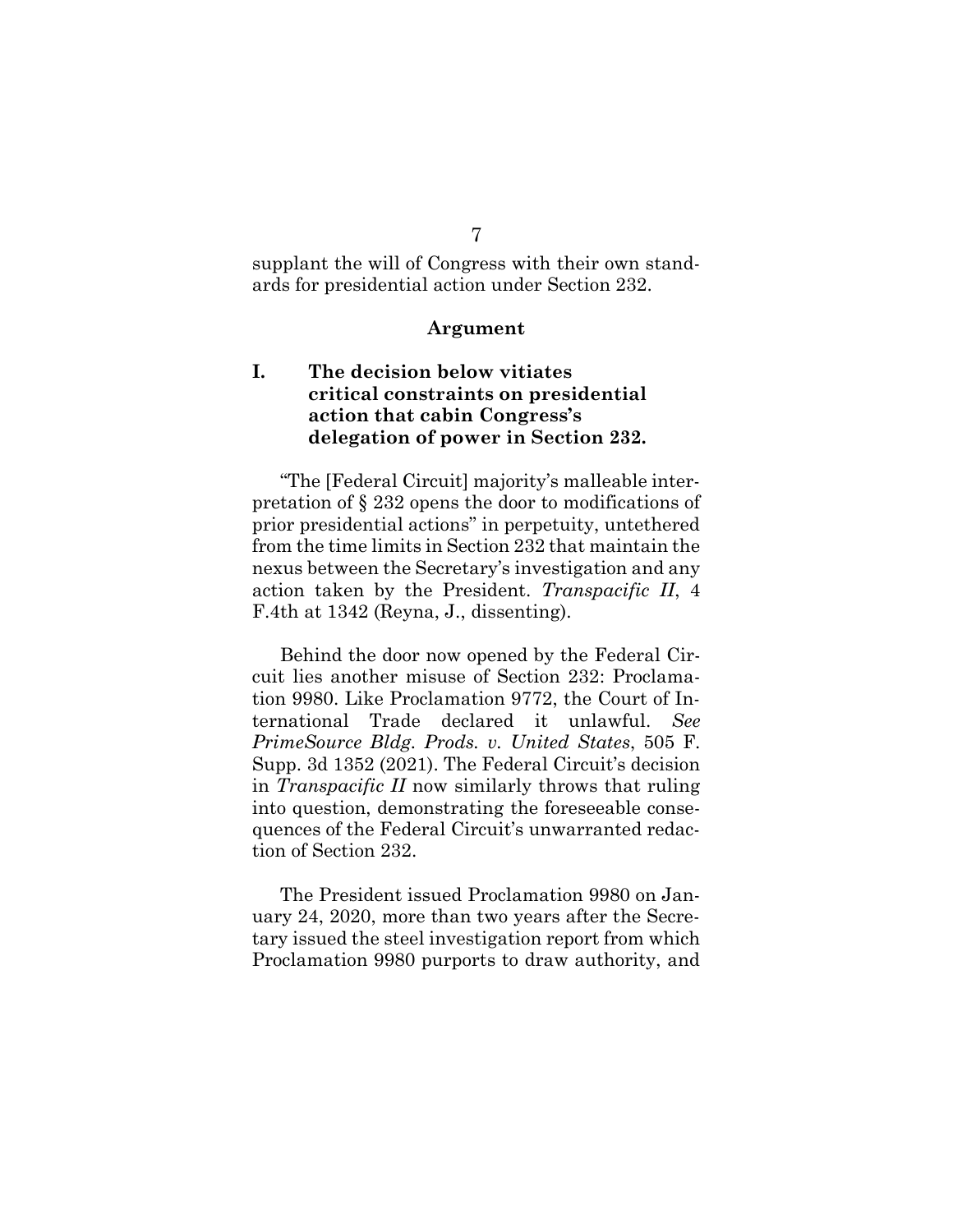<span id="page-14-1"></span>thus more than 21 months after the deadline for the President to declare his response to the report. *See*  85 Fed. Reg. 5,281. The delay is unsurprising if Proclamation 9980's tether to that steel report was mere pretext for tariffs on a handful of derivative articles for reasons unrelated to national security. Indeed, Proclamation 9980's claim that curbing imports of these derivative articles would raise "domestic steel producers' capacity utilization" crumbles under the slightest scrutiny. *See id.*

<span id="page-14-0"></span>But these substantive and temporal abuses of Section 232 will go on unchecked if *Transpacific II* is not reversed. There, the Federal Circuit neutered Section 232's primary check against such abuse— "[t]he procedural safeguards" that act as "constraints on power." *Transpacific Steel LLC v. United States*, 415 F. Supp. 3d 1267, 1275 (Ct. Int'l Trade 2019) ("*Transpacific I*"). Section 232's time limits are effective constraints both because they focus the President's attention on a specific *present* threat to national security and because they facilitate judicial review of Presidential action under Section 232. Deadlines demand attention, and Congress rationally concluded that adding time limits to Section 232 would ensure the President's prompt comprehensive action to address a legitimate import threat identified by the Secretary, while limiting mission creep from the President's unrelated policy objectives. Conversely, "[i]f the President could act beyond the prescribed time limits, the [Secretary's investigation] would become [a] mere formalit[y] detached from presidential action." *Id.* at 1276.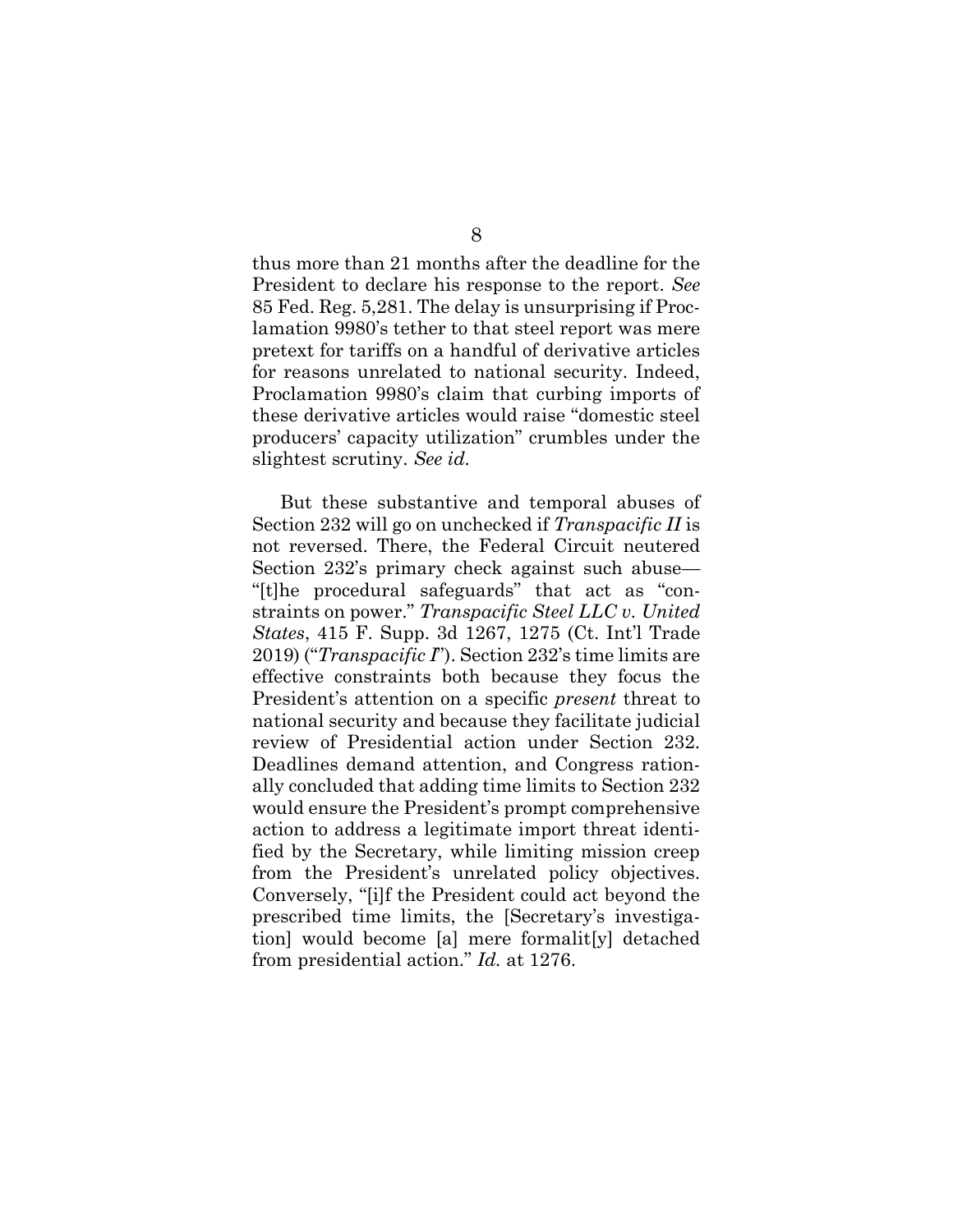<span id="page-15-1"></span>This Court has long held that Section 232 does not simply authorize "[a]ny action the President might take, as long as it has even a remote impact on imports." *Algonquin*, 426 U.S. at 571. The Court, however, has also refused to scrutinize the merits of the President's exercise of tariff discretion, on the basis that "the judgment of the President that on the facts, adduced in pursuance of the procedure prescribed by Congress, a change of rate is necessary is no more subject to judicial review . . . than if Congress itself had exercised that judgment." *United States v. George S. Bush & Co.*, 310 U.S. 371, 379– 80 (1940).

<span id="page-15-2"></span><span id="page-15-0"></span>More recently, the Federal Circuit, affirming the decision of the Court of International Trade, rejected the "availability of judicial review of the factual or discretionary presidential determinations under section 232." *Am. Inst. for Int'l Steel, Inc. v. United States*, 806 F. App'x 982, 991 (Fed. Cir. 2020) *cert. denied*, 141 S. Ct. 133 (2020) ("*AIIS II*") (citing *George S. Bush & Co.*, 310 U.S. at 380). In the underlying decision, the Court of International Trade explained the difficulties inherent in judicial review of presidential action under Section 232:

> To be sure, section 232 regulation plainly unrelated to national security would be, in theory, reviewable as action in excess of the President's section 232 authority. However, identifying the line between regulation of trade in furtherance of national security and an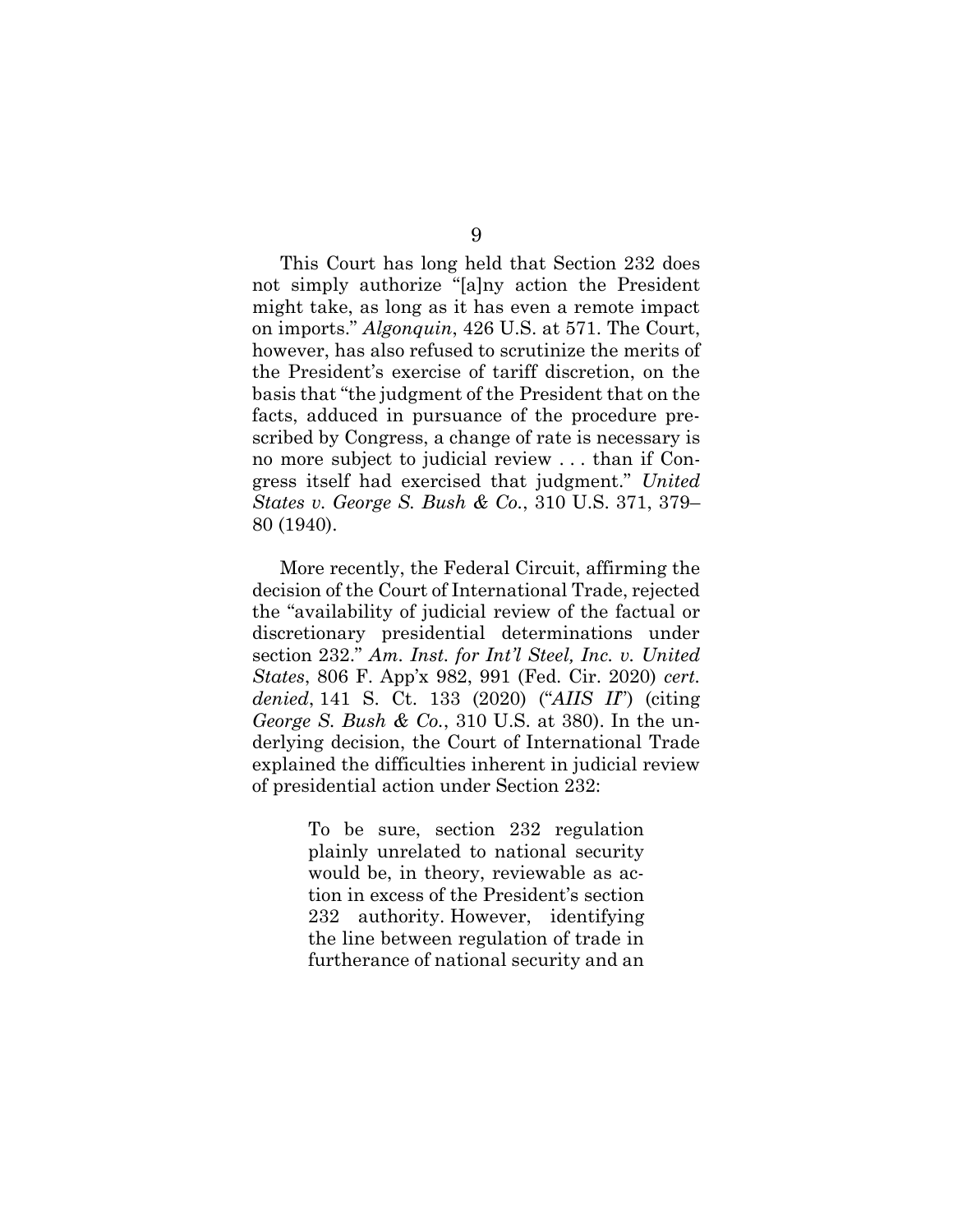impermissible encroachment into the role of Congress could be elusive in some cases because judicial review would allow neither an inquiry into the President's motives nor a review of his fact-finding. One might argue that the statute allows for a gray area where the President could invoke the statute to act in a manner constitutionally reserved for Congress but not objectively outside the President's statutory authority, and the scope of review would preclude the uncovering of such a truth. Nevertheless, such concerns are beyond this court's power to address, given the Supreme Court's decision in *Algonquin*, 426 U.S. at 558–60, 96 S.Ct. 2295.

<span id="page-16-1"></span><span id="page-16-0"></span>*Am. Inst. for Int'l Steel, Inc. v. United States*, 376 F. Supp. 3d 1335, 1344–45 (Ct. Int'l Trade 2019) (internal citations omitted).

In *Algonquin*, this Court upheld the constitutionality of Section 232 because Section 232 "establishes clear preconditions to [p]residential action [i]nter alia, [a] finding by the Secretary of [Commerce] that an 'article is being imported into the United States in such quantities or under such circumstances as to threaten to impair the national security.'" 426 U.S. at 559 (quoting Section 232(b)). In 1988 Congress amended Section 232 precisely because, in Congress's estimation, the procedures in place at the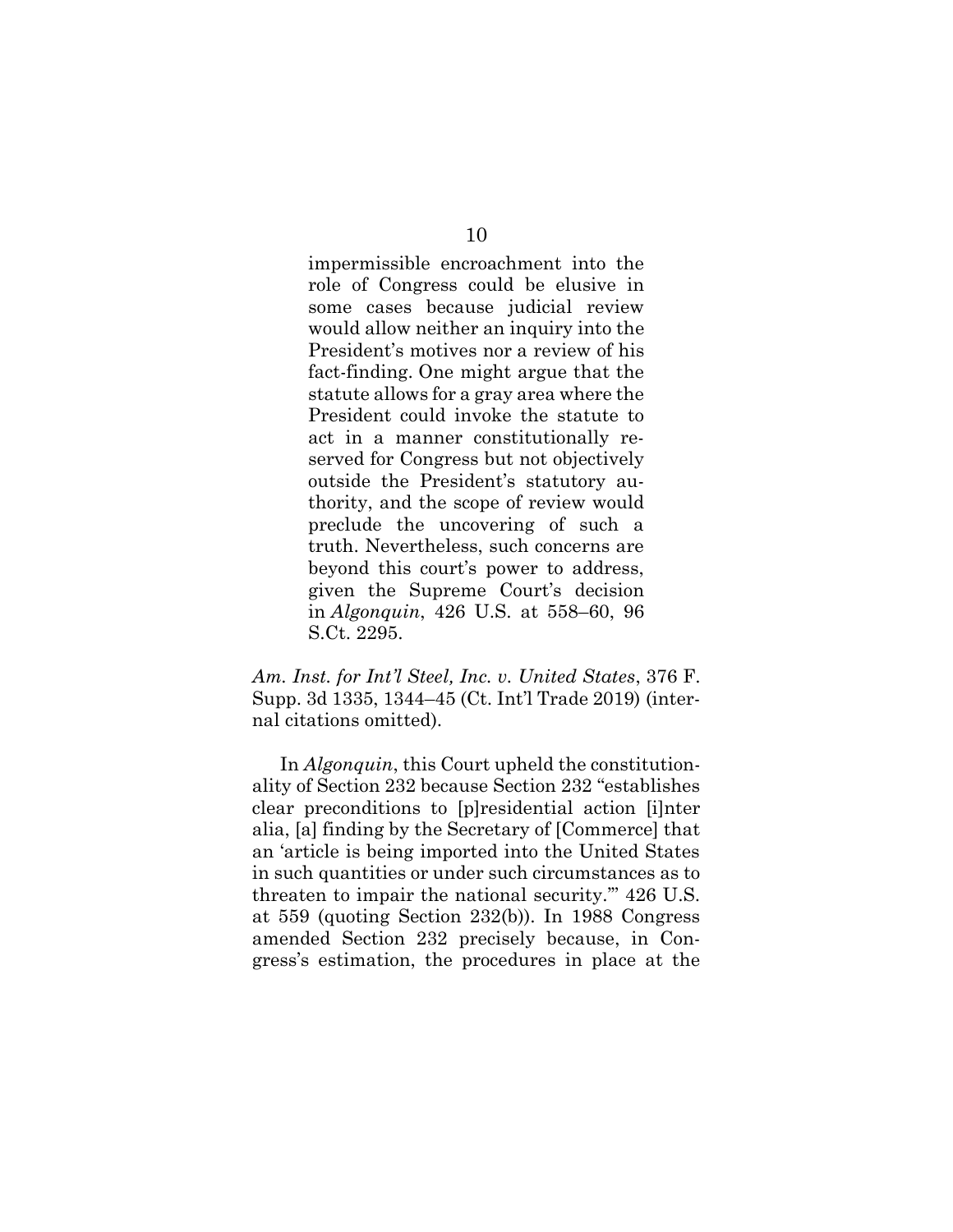time were insufficient to limit the President's discretion. Congress therefore strengthened the Section 232 process by enacting time limits to cement the nexus between the Secretary's finding and President's action in response.

<span id="page-17-1"></span><span id="page-17-0"></span>Deadlines set unambiguous limits on the President's use of Section 232 that cabin the otherwise broad delegation. This Court has recognized that procedural safeguards can save an otherwise broad delegation from unconstitutionality. For example, in *Touby v. United States*, 500 U.S. 160 (1991), the Court held that the statute at issue created a lawful delegation because the "procedural requirements" it imposed "meaningfully constrained the Attorney General's discretion to define criminal conduct." *Id.* at 166. Notably, those key procedural safeguards included a finding that action was "necessary to avoid an imminent hazard to the public safety," consideration of "three factors" to make that finding, publication of a "30-day notice of the proposed scheduling [of the substance] in the federal register," and giving notice to and consulting with the Secretary of Health and Human Services. *Id.* at 166–67. Those requirements mirror the procedure—including time limits—of Section 232. Similarly, in *Panama Refining Co. v. Ryan*, the Court considered "whether the Congress has required any finding by the President in the exercise of the authority to enact the prohibition." 293 U.S. 388, 415 (1935). In concluding that the delegation was unlawful, the Court noted that the statute "d[id] not require any finding by the [P]resident as a condition of his action." *Id.*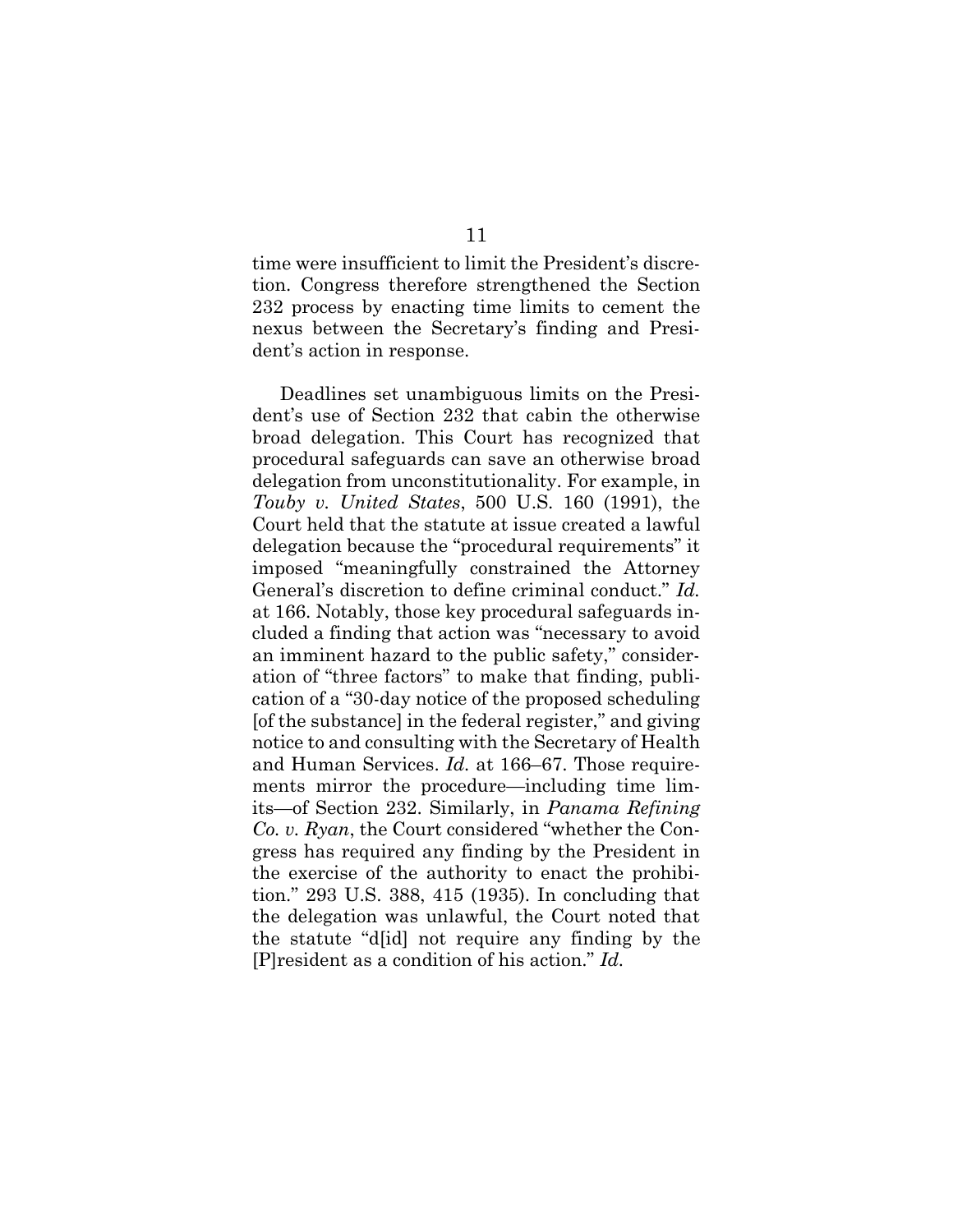<span id="page-18-4"></span><span id="page-18-3"></span><span id="page-18-1"></span>Deadlines are also restrictions on power that the courts can readily enforce. The availability of effective "judicial review is a factor weighing in favor of upholding a statute against a nondelegation challenge," *United States v. Garfinkel*, 29 F.3d 451, 459 (8th Cir. 1994) (quoting *United States v. Bozarov*, 974 F.2d 1037, 1042 (9th Cir.1992) (citing *Skinner v. Mid–America Pipeline Co.*, 490 U.S. 212, 218 (1989); *American Power & Light v. S.E.C.*, 329 U.S. 90, 105 (1946); *Yakus v. United States*, 321 U.S. 414, 426 (1944)).

<span id="page-18-5"></span><span id="page-18-0"></span>The decision below trivialized the time limits' importance, with unwarranted optimism that future cases could avoid "permitting *any* presidential imposition after the [time limits], even an imposition that makes no sense except on premises that depart from the Secretary's finding, whether because the finding is simply too stale . . . or for other reasons." *Transpacific II*, 4 F.4th at 1323. But having swept aside Congress's judgment as to when the "Secretary's finding" becomes "too stale," it is unclear how—or why—the Federal Circuit should substitute its own, to say nothing of how the Federal Circuit could adjudicate "other reasons" for finding the President's action unlawful.

<span id="page-18-2"></span>"The broad discretion granted to the President and the limits on judicial review only reinforce the importance of the procedural safeguards Congress provided, and which the President appears to have ignored." *Transpacific I*, 415 F. Supp. 3d at 1276. The Court of International Trade saw clearly what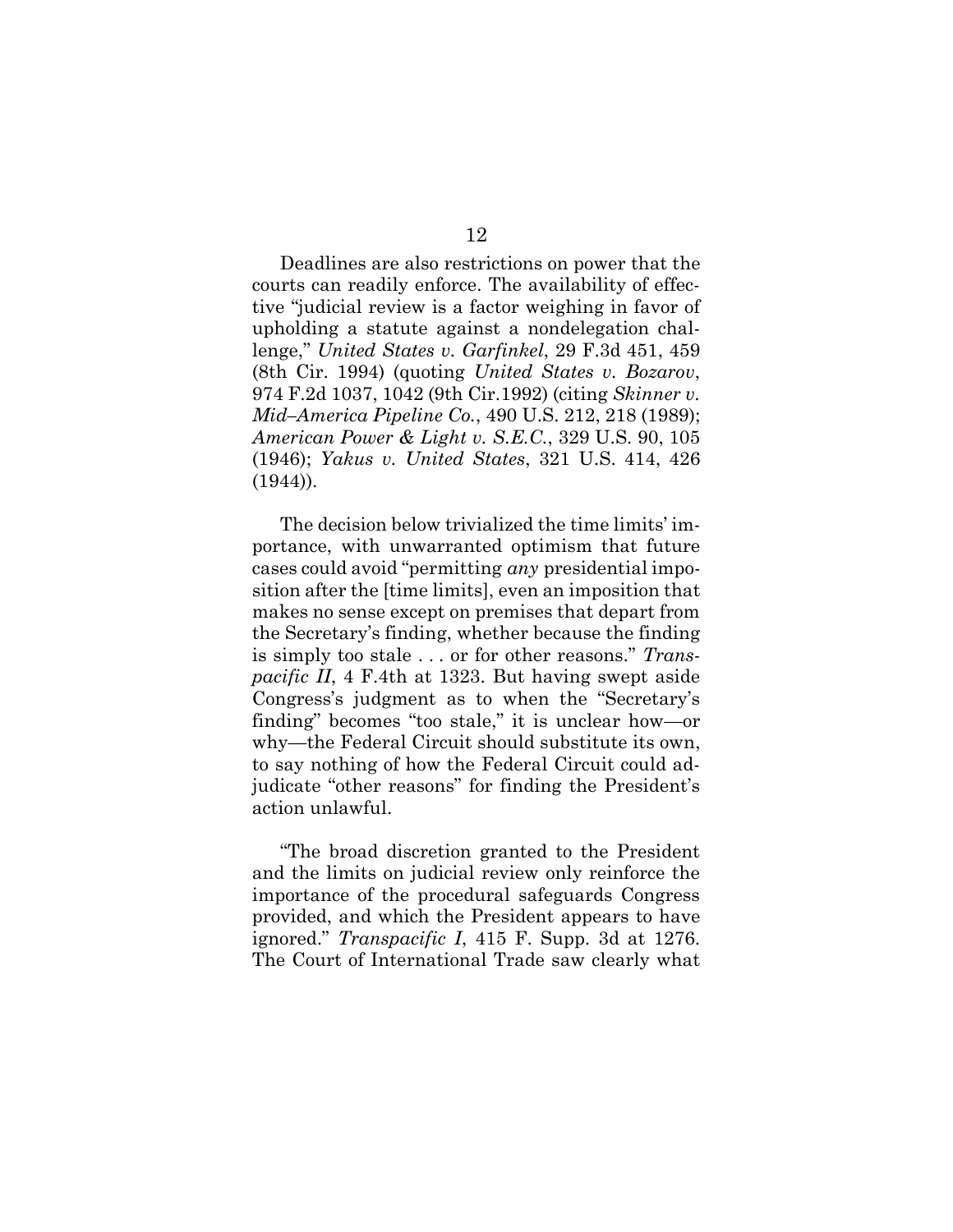the Federal Circuit did not: courts are ill-equipped to second-guess either Congress or the President on questions of trade policy and therefore ill-advised to ignore the statutory framework Congress enacted to constrain the President.

### <span id="page-19-0"></span>**II. The Federal Circuit improperly rejected the plain text of Section 232.**

Section 232's lodestar is prompt action to address the identified threat to national security.

The statutory procedure begins with the Secretary's investigation "to determine the effects on the national security of imports of the article" in question, which the Secretary "*shall immediately* initiate" once requested by "an interested party." 19 U.S.C. § 1862(b)(1)(A) (emphasis added). The Secretary must "immediately provide notice to the Secretary of Defense" and "consult with the Secretary of Defense regarding the methodological and policy questions raised in any investigation" and, as appropriate "hold public hearings or otherwise afford interested parties an opportunity to present information and advice." *Id.*  $\S$  1862(b)(1)(A), (B). "By no later than the date that is 270 days after" initiating a Section 232 Investigation, the Secretary of Commerce "shall submit to the President" and publish in the Federal Register a Section 232 Report "on the findings of such investigation with respect to the effect of the importation of such article . . . upon the national security and, based on such findings, the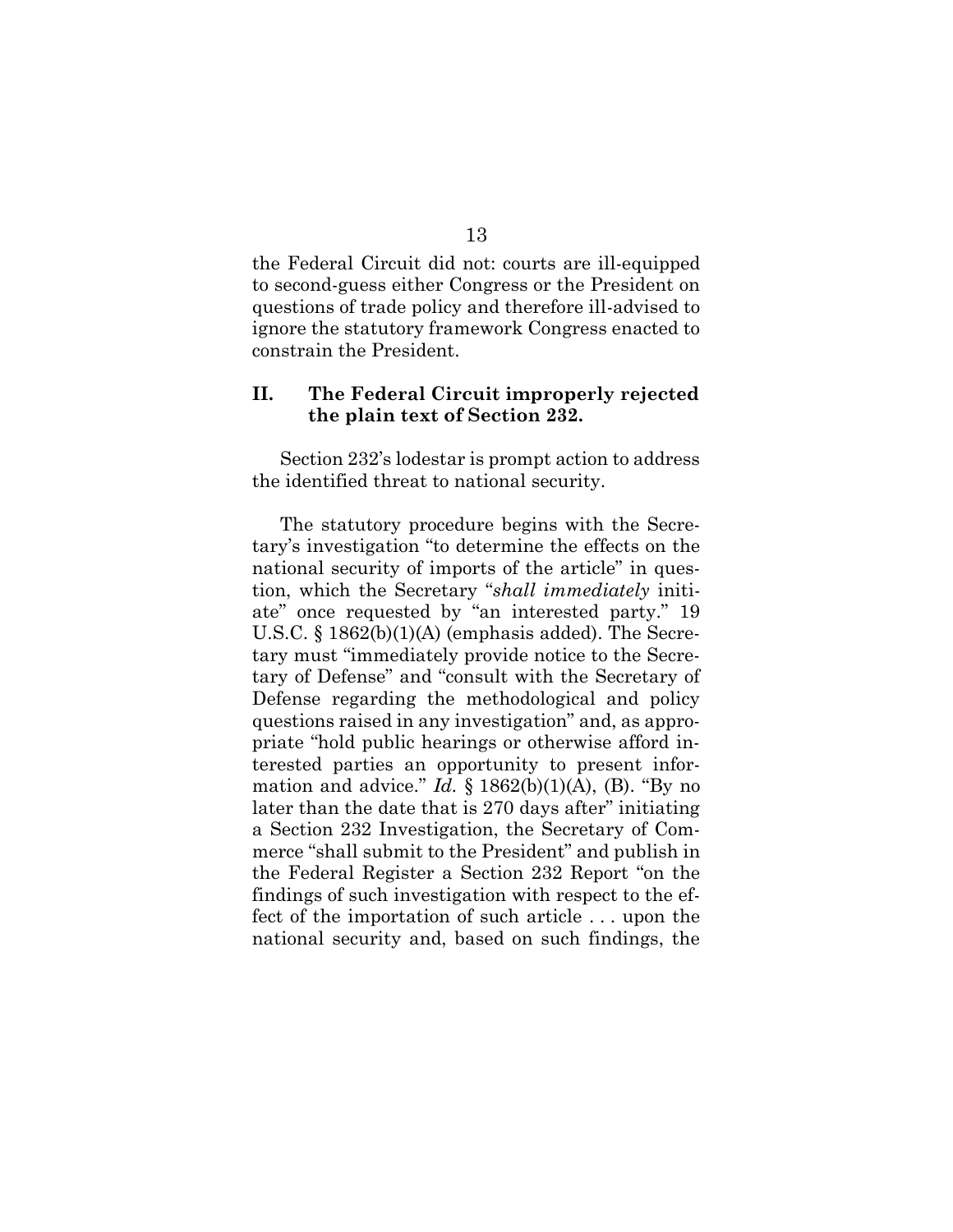recommendations of the Secretary for action or inaction under [Section 232]." *Id.* § 1862(b)(1)(A).

"*Within 90 days* after receiving a report . . . in which the Secretary finds that an article is being imported into the United States in such quantities or under such circumstances as to threaten to impair the national security, the President *shall* . . . determine the nature and duration of the action that . . . must be taken to adjust the imports of the article and its derivatives *so that such imports will not threaten to impair the national security*." *Id.* § 1862(c)(1) (emphases added). "[T]he President *shall* implement that action *by no later than* . . . *15 days after* . . . [he] determines to take action . . . ." *Id.* (emphases added).

### <span id="page-20-0"></span>**A. The Federal Circuit ignored the plain text of Section 232.**

The decision below renders these clear time limits meaningless by conjuring ambiguity into the actions Congress required of the President. The Federal Circuit essentially transforms subparagraph  $(c)(1)(A)$ 's requirement that "the President shall determine . . . the nature and duration of the action" into "the President shall make initial determinations regarding the nature and duration of the action, which the President may modify at will," and subparagraph  $(c)(1)(B)$ 's requirement that "the President shall implement that action" into "the President shall begin to implement some portions of that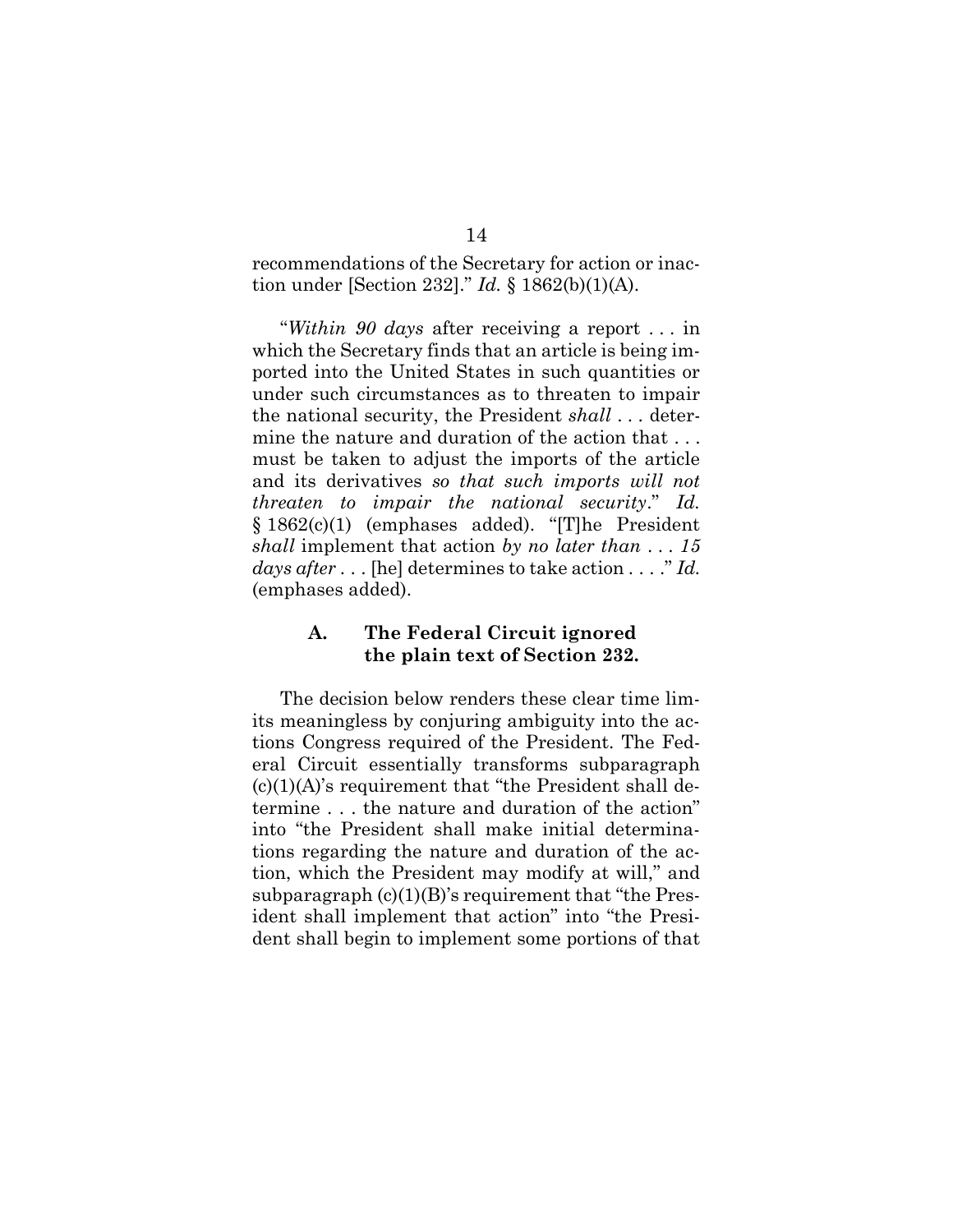action." The statutory text permits no such expansion.

Congress used clear language, and imposed clear time limits, because Congress was dissatisfied with how the President had previously abused power delegated under Section 232.<sup>9</sup> Congress, therefore, narrowed its delegation of authority: it instructed the President to act swiftly (within 90 and then 15 days) and comprehensively (to remove the entire threat to national security), not dole out incremental action at times of his choosing.

The Federal Circuit undid those unambiguous instructions by conceptualizing a "compound command" whereby the President's "violation of the temporal obligation imposed by" Congress "does not necessarily negate" his authority to act, reasoning further that "[m]ost people would understand the directive 'return the car by 11 p.m.' to require the return of the car even after 11 p.m." *Transpacific II*, 4 F.4th at 1320. But this grammatical exercise misses the mark because it ignores the expansive delegation of power that Congress gave to the President. Section 232 gives the President the virtually unfettered discretion to determine *whether* to take action and *what* action to take.

<sup>&</sup>lt;sup>9</sup> *See Transpacific II*, 4 F.4th at 1330 ("There is no material dispute that the background to the 1988 amendments was a perceived problem of inaction, including by delay.").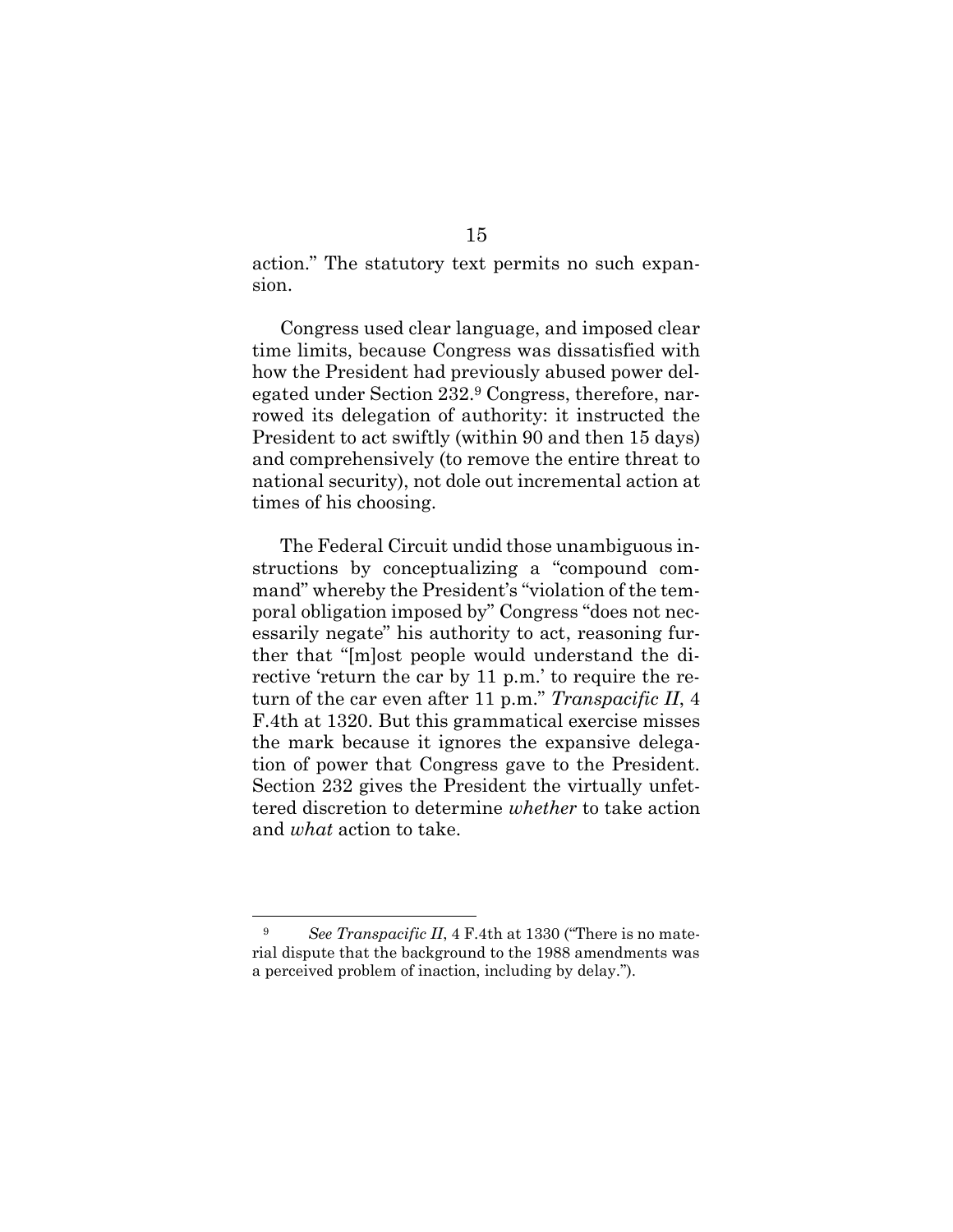To extend the Federal Circuit's metaphor, Congress wanted to ensure that if the United States needed a car to maintain the national security, the car would be swiftly procured. Thus, Congress provided that should the Secretary determine that national security necessitates a car, the President would have *an appropriation to purchase* and promptly tender the entire car*.* However, if the President misused that appropriation—if he tried to provide axles today and perhaps the engine a year from now, *the appropriation would lapse*. Surely most people would understand the directive "I need a car within 90 days, here is the money to buy one," as a requirement to either promptly purchase the car *or return the money*, not as a license to purchase auto parts in perpetuity.

### <span id="page-22-0"></span>**B. The plain text reading of Section 232 is compelled by the broader statutory scheme.**

The Federal Circuit's misreading of Section 232 also extends to its belief that the limited circumstances in which Section 232 *does* authorize presidential action outside the general 90-day time limit (and additional 15-day limit for implementation) "bolsters . . . that the President is not barred" from acting outside the time limits generally. *Transpacific II*, 4 F.4th at 1322. Section 232 authorizes action outside the general time limits in precisely one circumstance. Subparagraph (c)(3)(A) of Section 232 provides: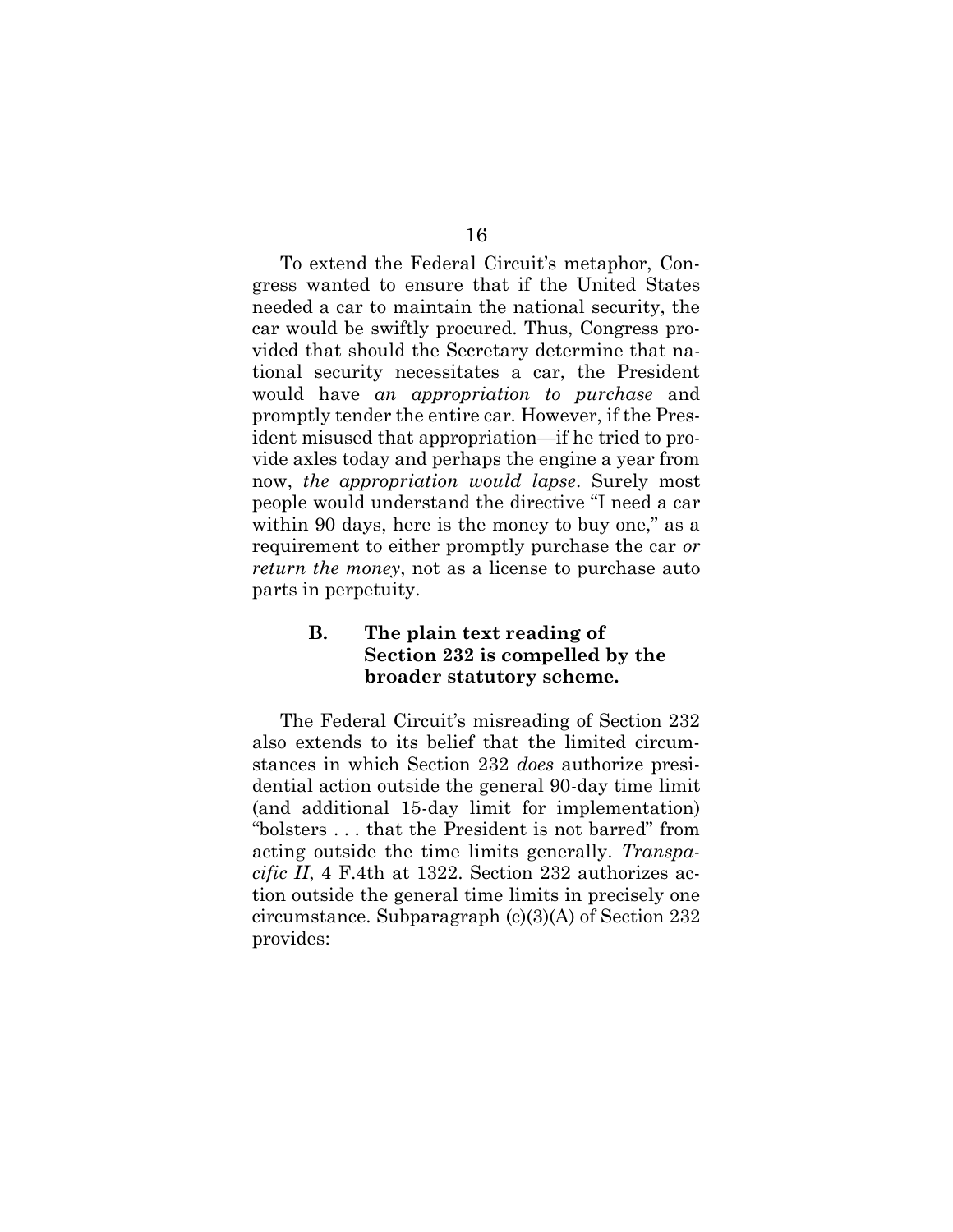If—

**(i)** the action taken by the President … is the negotiation of an agreement which limits or restricts the importation into, or the exportation to, the United States of the article that threatens to impair national security, and

**(ii)** either—

**(I)** no such agreement is entered into before the date that is 180 days after the date on which the President makes the determination . . . to take such action, or

**(II)** such an agreement that has been entered into is not being carried out or is ineffective in eliminating the threat to the national security posed by imports of such article,

the President shall take such other actions as the President deems necessary to adjust the imports of such article so that such imports will not threaten to impair the national security.

19 U.S.C. § 1862(c)(3)(A). In other words, subparagraph (c)(3)(A) recognizes that the "action" the President may "declare" within the 90-day time limit may be negotiations with foreign countries, and that

17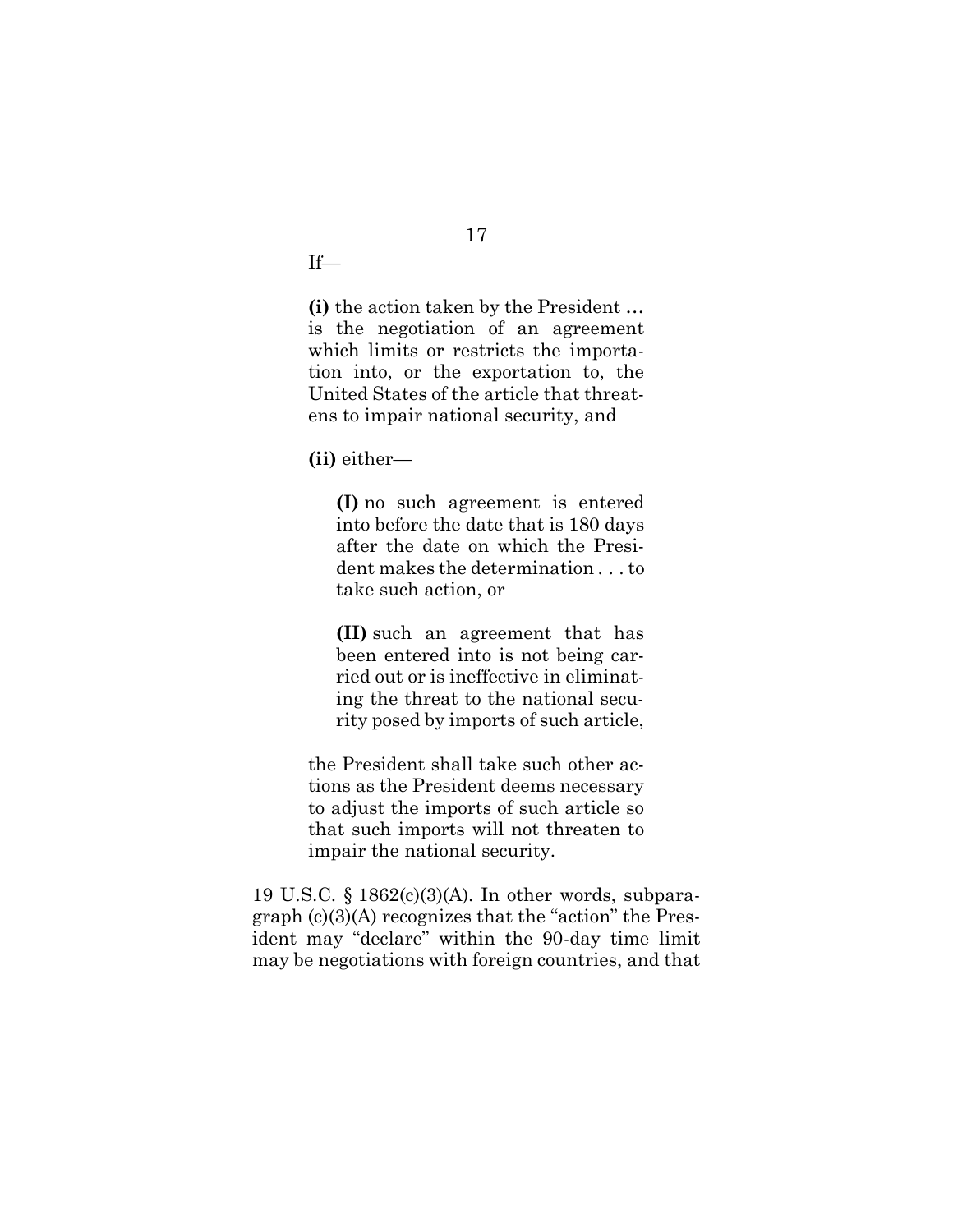negotiations can fail. In that unitary circumstance, Section 232 allows the President to "take such other actions as . . . necessary" to replace the failed negotiation, notwithstanding the passage of time. *Id*.

<span id="page-24-0"></span>The Federal Circuit reasoned that subparagraph  $(c)(3)(A)$  specifically bolsters the understanding that the President is not barred, by [the 90-day and 15 day time limits set forth in [p]aragraph (c)(1)], from adopting, outside the 15-day period for implementation, specific new burden-imposing measures not decided on and adopted within the period. *Transpacific II*, 4 F.4th at 1322. But subparagraph  $(c)(3)(A)$  indicts, rather than bolsters, the Federal Circuit's reading of the statute. The very fact that Congress felt the need to specify an exception to its statutory deadlines suggests that it believed that such action would otherwise fall outside the general delegation of power in paragraph (c)(1). See Antonin Scalia & Bryan A. Garner, *Reading Law: The Interpretation of Legal Texts* 107 (2012) ("The expression of one thing implies the exclusion of others."). Had Congress authorized the President to act outside the statutory time limits *in general*, there would be no need to exempt failed negotiations from those time limits. The Federal Circuit improperly "render[s subparagraph  $(c)(3)(A)$ ] superfluous, nonsensical, and useless." *Transpacific II*, 4 F.4th at 1340 (Reyna, J., dissenting).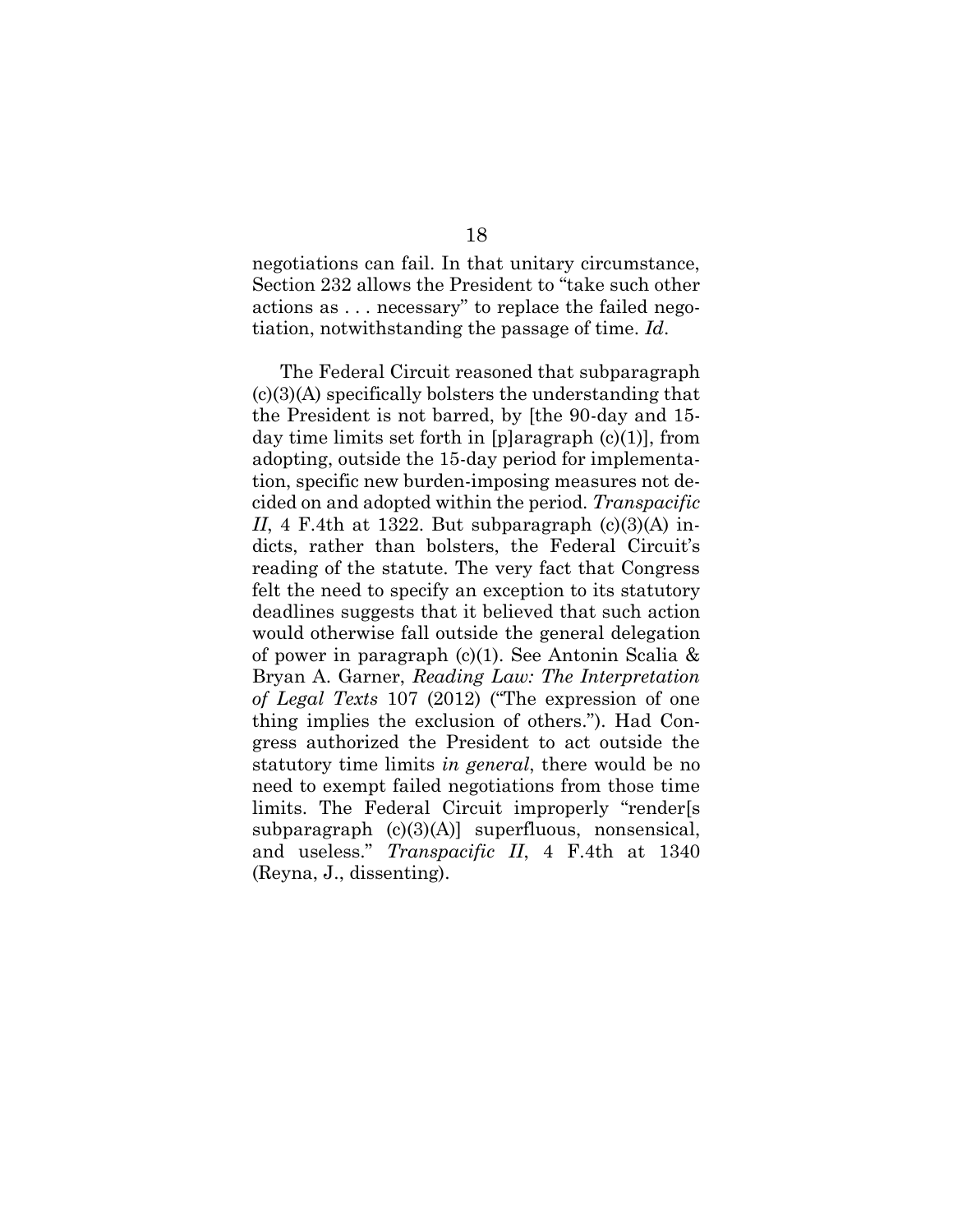### <span id="page-25-0"></span>**C. The decision below misapplied this Court's precedent in** *Brock***.**

The Federal Circuit justified its revision of Section 232 on a misapplication of this Court's precedent in *Brock v. Pierce County*. The decision below explained that:

> The Supreme Court has recognized this linguistic point in the context of statutory commands to executive officers to take action within a specified time. It has made clear that such a command does not, without more, entail lack of authority, or of obligation, to take the action after that date has passed, even though the obligation to act by the specified time has been violated.

#### *Transpacific II*, 4 F.4th at 1320–21.

<span id="page-25-1"></span>**First**, the *Brock* principle has no place in a statute like Section 232, where time limits are a critical component of the procedural safeguards that cabin Congress's delegation of power to the President. *Brock* and its progeny involved lower executive officials performing fundamentally executive functions, not the President's exercise of the kind of broad delegation of legislative power at issue here. *Brock* involved audit determinations by the Department of Labor, *see* 476 U.S. at 253, and more recent cases have involved prosecution of *in rem* actions, *United States v. James Daniel Good Real Prop.*, 510 U.S. 43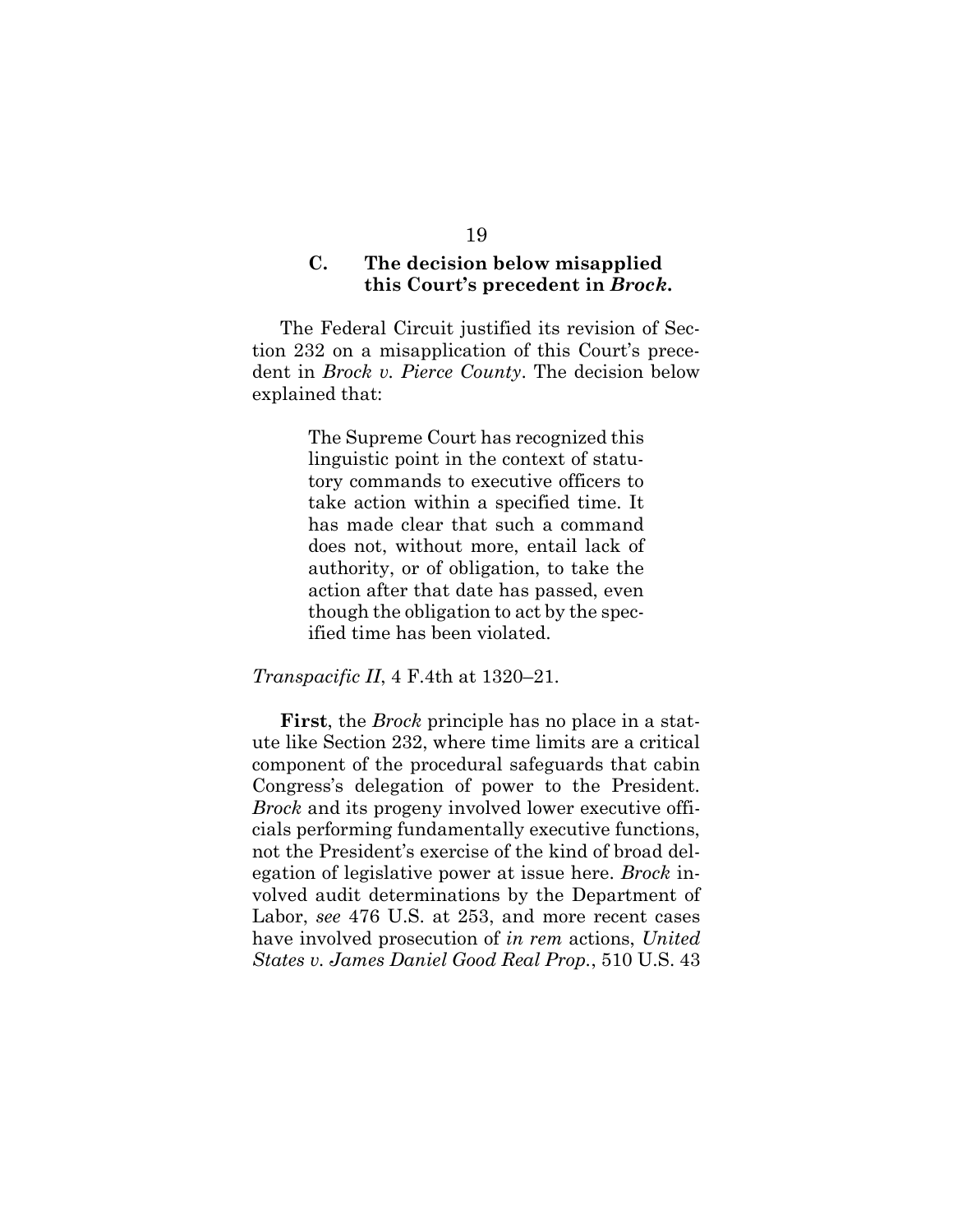<span id="page-26-0"></span>(1993), and assignment of mine workers to pension plans, *Barnhart v. Peabody Coal Co.*, 537 U.S. 149 (2003).

Moreover, those cases were founded on the principle that lower executive officers are answerable to both their superiors and the courts. "*When . . . there are less drastic remedies available* for failure to meet a statutory deadline, courts should not assume that Congress intended the agency to lose its power to act." *Brock*, 476 U.S. at 260 (emphasis added). The Court specifically noted that deeming a time limit "directory" would not affect the rights of aggrieved parties under the APA whenever an agency fails to abide by that time limit. *Id.* at 260 n.7. The President, however, is not subject to the APA. *Franklin v. Massachusetts*, 505 U.S. 788, 800 (1992). There is no "less drastic remedy" available: either Section 232's time limits mean what they say, or the President has free reign, rendering the deadlines meaningless.

<span id="page-26-2"></span><span id="page-26-1"></span>Similarly, in *James Daniel Good*, the Court explained that when Congress enacts a statute prescribing agency action, "failure to specify a consequence for noncompliance" can "impl[y] that Congress intended the responsible officials administering the Act to have discretion to determine what disciplinary measures are appropriate when their subordinates fail to discharge their statutory duties." 510 U.S. at 44–45. But the President has no superior responsible official to discipline him. In the absence of mandatory time limits, the President would answer to no one.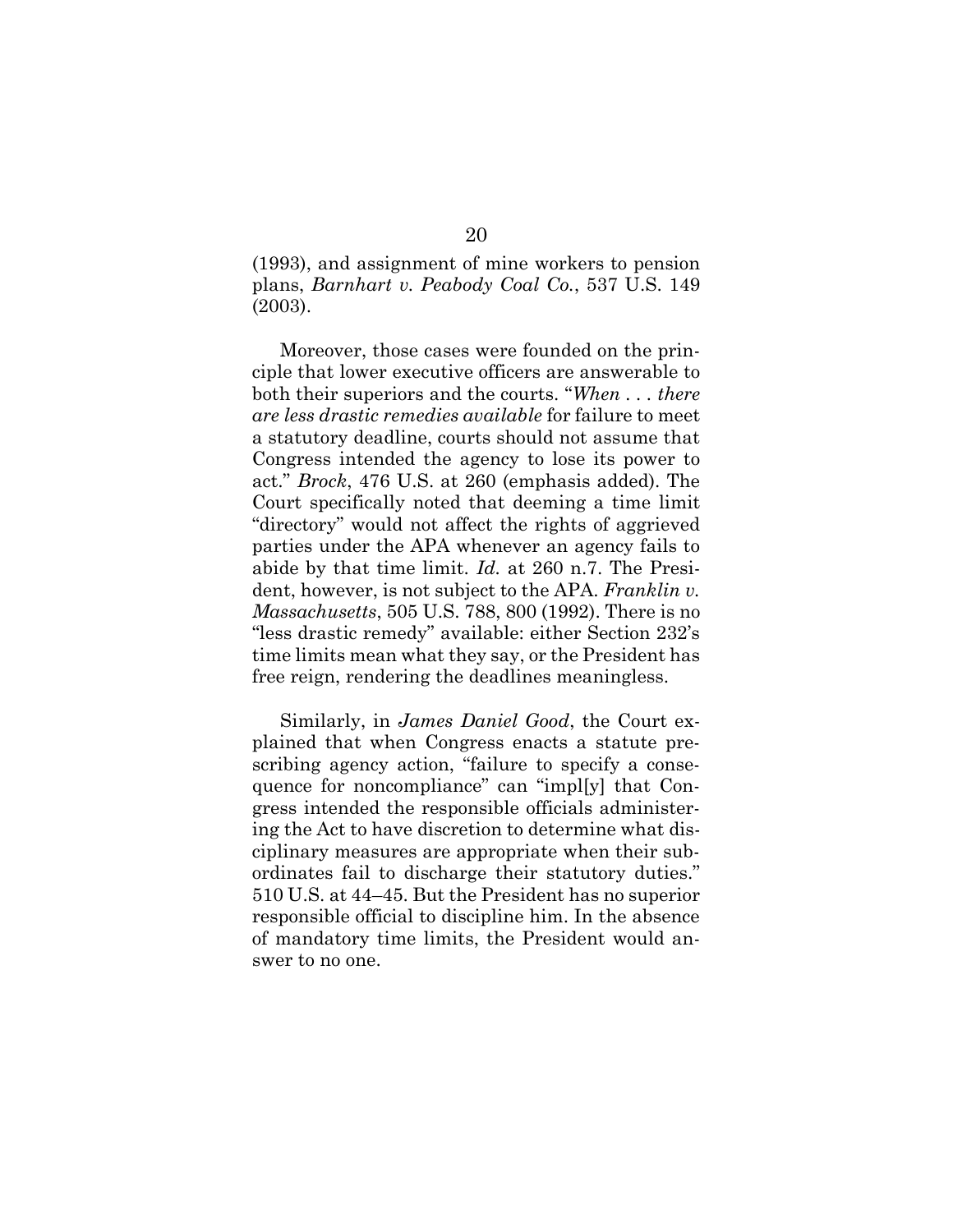**Second**, the Federal Circuit failed to heed that a proper application of *Brock* focuses on Congressional intent. *Brock* itself noted that the only reference to the time limits in the legislative history of the Comprehensive Employment and Training Act (CETA) "was a brief colloquy on the House floor between . . . one of the bill's sponsors, and [the member] who offered the amendment that added the 120-day deadline," wherein the latter stated that the time limit was not intended to deprive the agency of jurisdiction to act beyond the limit. *See* 476 U.S. at 263. And in *James Daniel Good* the relevant customs law "set forth various timing requirements," including a fiveyear statute of limitations, with which the government had complied, as well as "a series of internal requirements relating to the timing of forfeitures," one of which the government had failed to heed. 510 U.S. at 63. The Court reasoned that "[b]ecause [the law] contains a statute of limitations—the usual legal protection against stale claims—we doubt Congress intended to require dismissal of a forfeiture action for noncompliance with the internal timing requirements . . . ." *Id.* at 65.

<span id="page-27-0"></span>By comparison, the time limits introduced by the 1988 amendments to Section 232 were the principal feature of those amendments and the subject of significant debate in the legislative history showing Congress's intent to cabin the President's discretion. It is also significant that Section 232's time limits were enacted through amendment. Had Congress set the time limits when enacting Section 232, it might plausibly be argued that these simply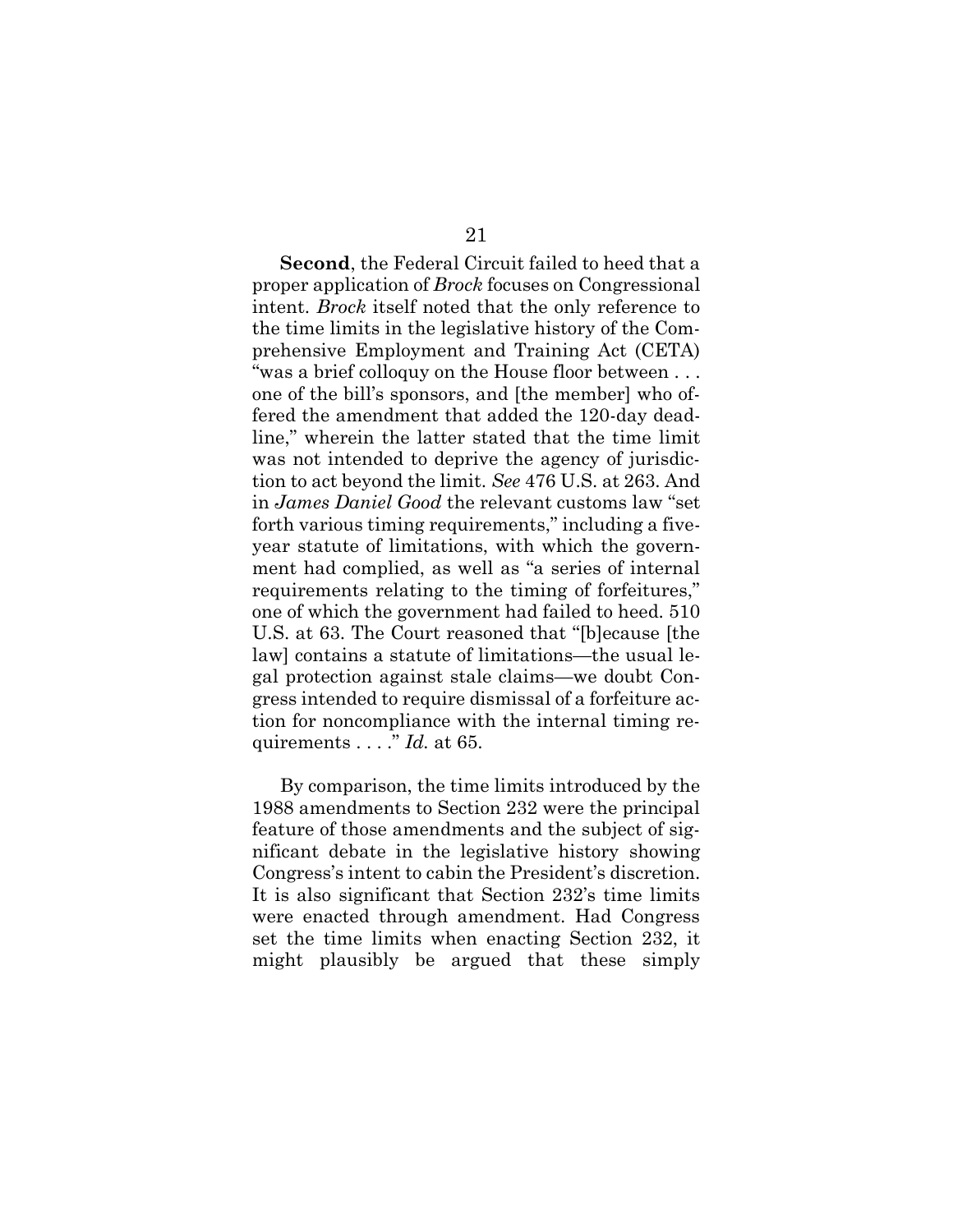reflected Congress's general sense of how long the President's determination and implementation should take, along with Congress's general intent to "spur" the President. However, when those time limits form the centerpiece of legislation to *amend* the prior statute and are specifically and vigorously debated in the legislative history of that amendment, the time limits cannot be dismissed as merely "directory."

For example, Senator Byrd, one of the principal architects of the 1988 amendments, described them thus:

> [T]he legislation establishes a *time certain* for presidential action. Within 90 days of the time the Secretary . . . report[s his] determination to the President, *he must act*, or state why he has refused to act . . . . Under present law, there is no time limit. . . .

> *American companies deserve the certainty of a response* . . . . Once an industry is gone, it is too late.

<span id="page-28-0"></span>*Threat of Certain Imports to National Security: Hearing on S. 1871 Before the Comm. on Fin.*, 99th Cong. 37 (1986) ("*Hearing on S. 1871*") (emphasis added). Senator Byrd's proximate reference to "the President's *final determination*" removes the possibility he referred to merely some initial, partial action by the President. *Id.* at 25 (emphasis added).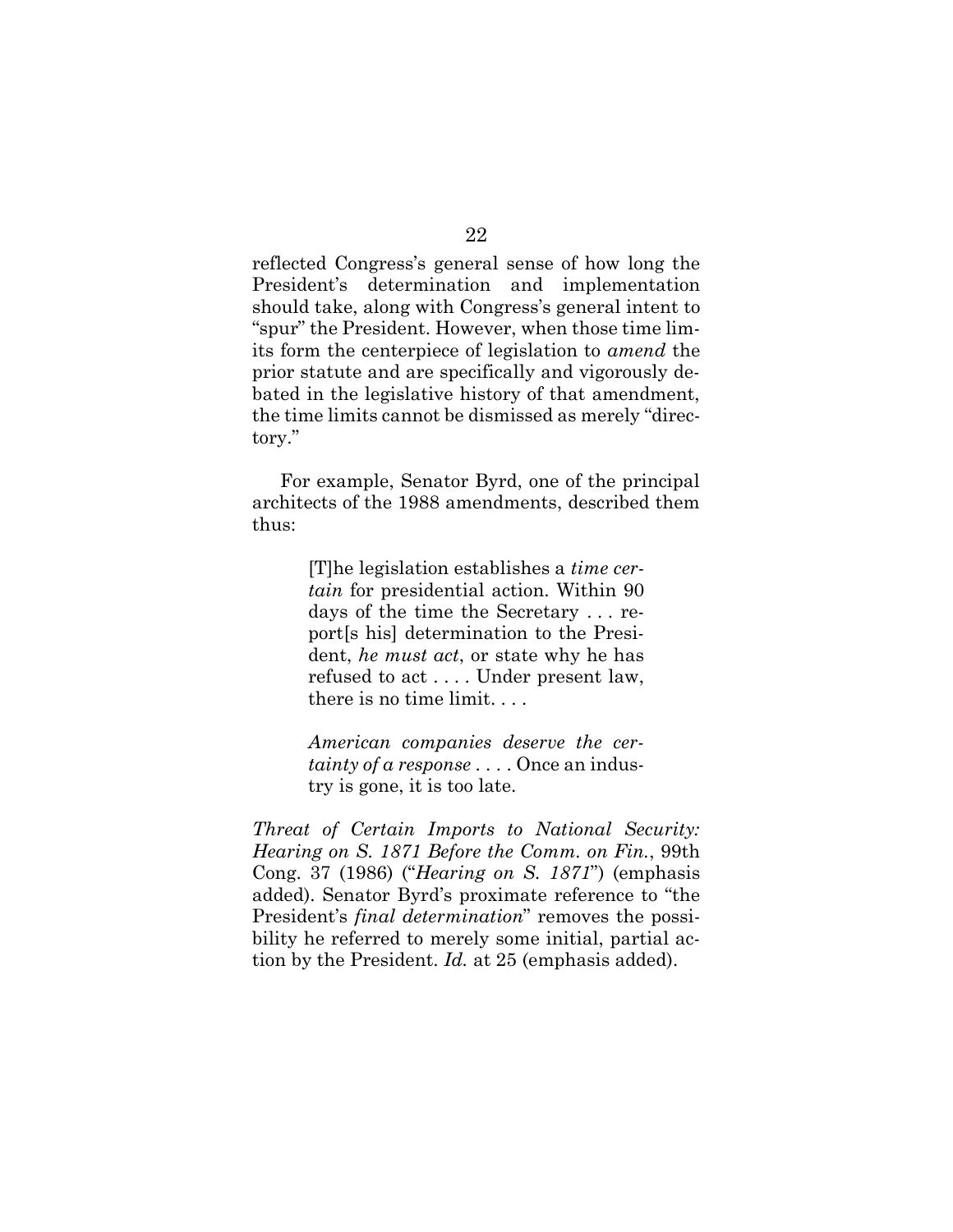In the House, Rep. Daniel Rostenkowski, Chair of the Committee on Ways and Means, stated:

> The basic need for the amendment arises from the lengthy period under present law—one year for investigations and no time limit for *decisions* by the President—before actions are required to *remove a threat* posed by imports . . . . The Committee believes that if the national security is being affected or threatened, this should be *determined and acted upon as quickly as possible*.

H.R. Rep. No. 99-581, at 135 (1986) (emphasis added). Similarly, Rep. Barbara Kennelly stressed the need to "set[ ] a *deadline* for Presidential action in section 232 cases" and her "pleas[ure] that the draft" under consideration by Ways and Means "*sets a deadline* . . . for *deciding* future or pending cases." *Trade Reform Legislation: Hearings Before the Subcommittee on Trade of H. Comm. On Ways & Means*, 99th Cong., 2d Sess. 1282 (1986) (emphasis added).

<span id="page-29-0"></span>On the other side of the debate, the Reagan Administration argued strenuously against the constraints that the mandatory time limits imposed on the President's discretion, but lost. While testifying before Congress on behalf of the Reagan Administration, U.S. Trade Representative Clayton Yeutter stated: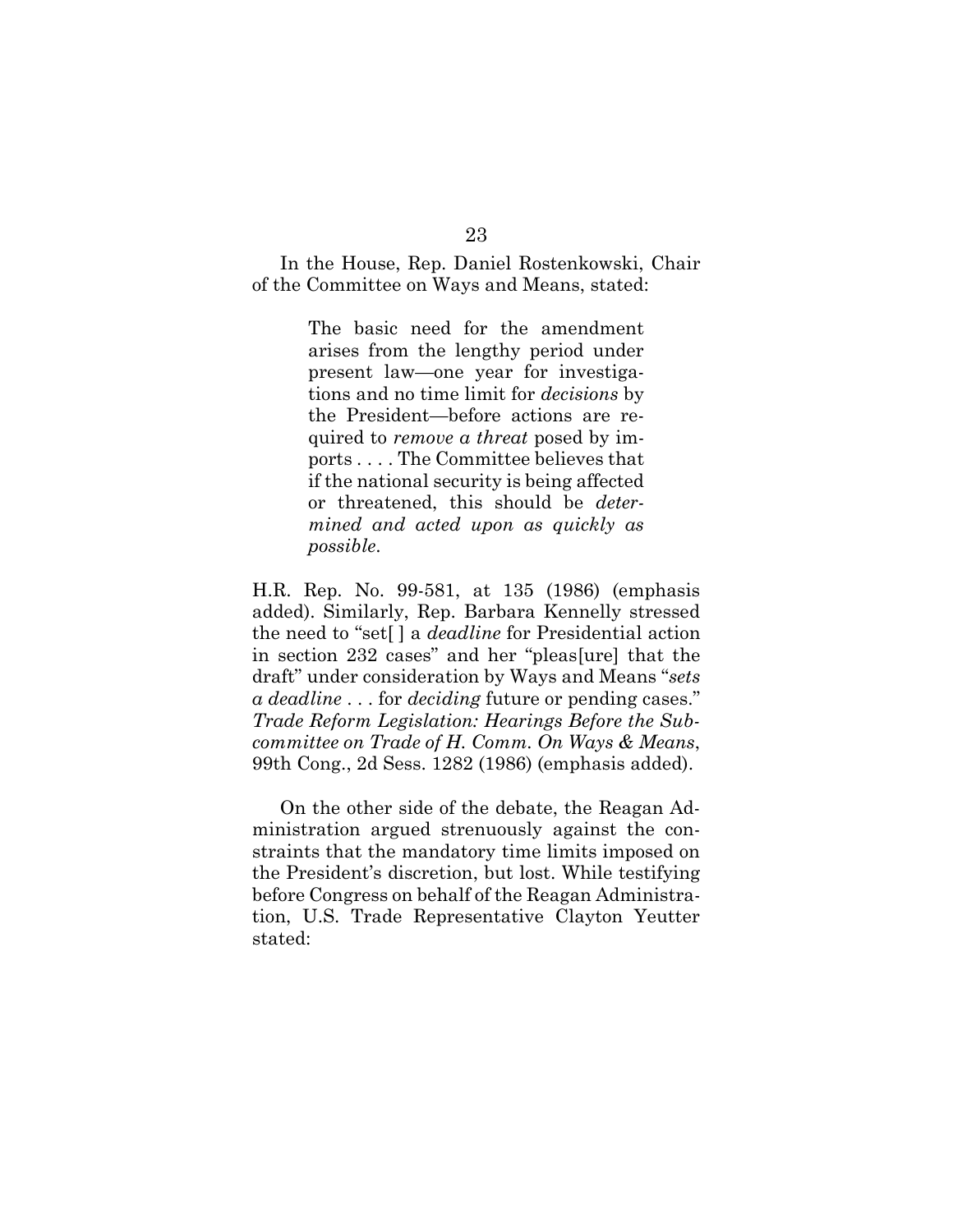The Subcommittee's discussion draft would *establish a time limit* for Presidential determination under section 232, and require a report to Congress on such determinations. The Administration opposes this proposal.

. . . .

The President must have the flexibility to control the timing of his actions under Section 232 . . . .

#### <span id="page-30-1"></span>*Id.* at 355.

<span id="page-30-0"></span>The same sentiments appear in the testimony of Dr. Paul Freedberg, the Assistant Secretary of Commerce for Trade Administration, before the Senate Finance Committee. He noted that the "major proposed revision[ ]" to Section 232 was "to impose a 90 day limit for a Presidential determination after the Secretary of Commerce submits the investigation report." *Hearing on S. 1871* at 72. Addressing the time limit, Assistant Secretary Freedberg complained that "[i]mposing a time limit on the President would constrain his flexibility to adjust the timing and substance of his decision in response to national security considerations," *id.* at 81, and therefore "[t]o impose a 90-day deadline would run the risk that . . . some security concerns would suffer solely due to the timing of a Section 232 decision," *id.* at 85.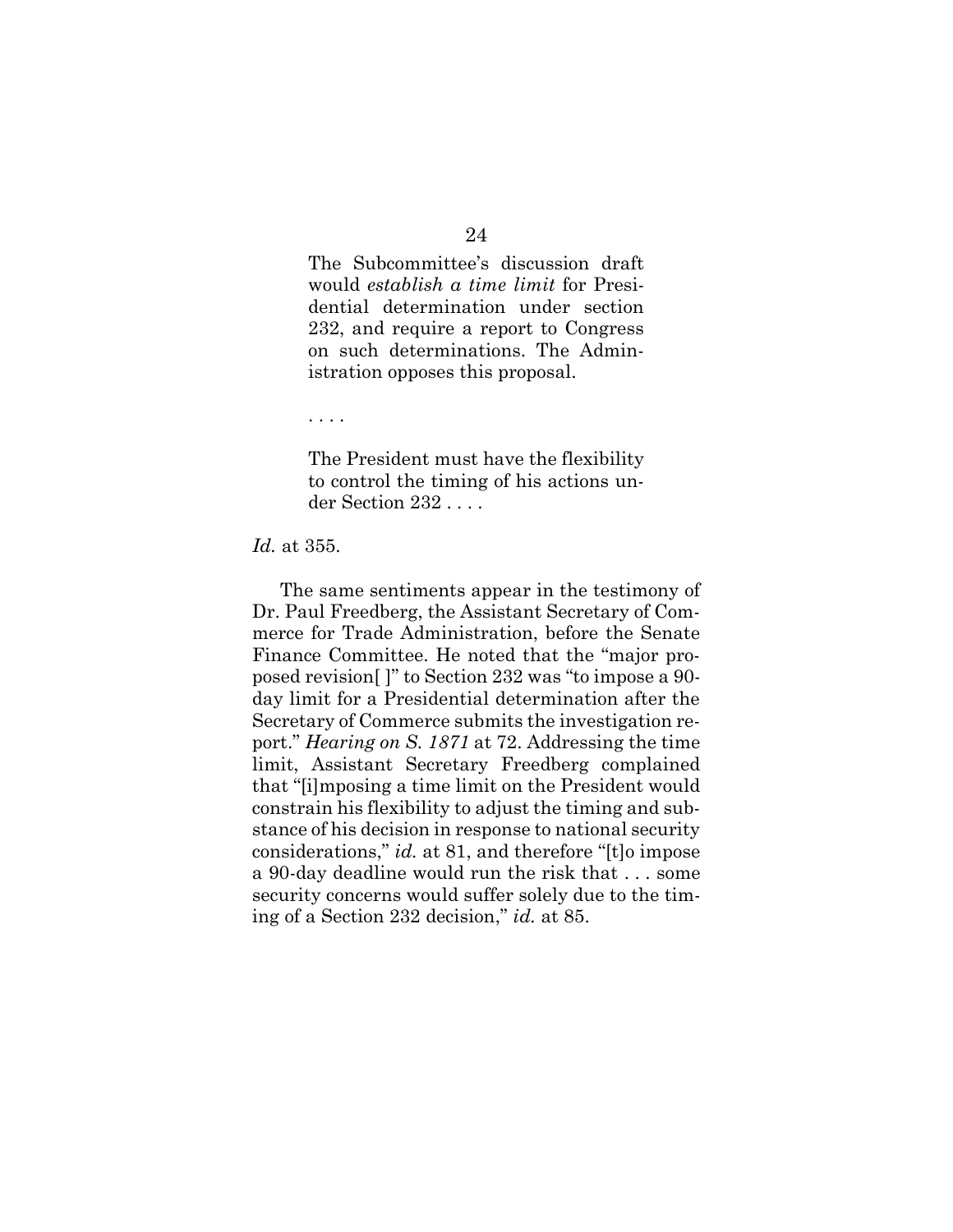As such, the legislative history elucidates what should already be clear from the plain text: Congress intended to enact meaningful temporal limits on the President's authority to act.

<span id="page-31-1"></span>**Third**, *Brock* has no application where the statute contains no "coercive sanction." *Brock* embodies "the 'great principle of public policy, applicable to all governments alike, which forbids that the public interests should be prejudiced by the negligence of the officers or agents to whose care they are confided.'" 476 U.S. at 260 (quoting *United States v. Nashville, C. & St. L.R. Co.*, 118 U.S. 120, 125 (1886)). The Court was "most reluctant" to accept that an agency's oversight would permanently bar agency action and looked instead for "less drastic remedies." *Id.* A contrary holding in *Brock* would have meant that the Department of Labor could never investigate the alleged misuse of public funds. *See id.* at 257. Similarly, *James Daniel Good* explained that the relevant statutory "directives help to ensure that the Government is prompt in obtaining revenue from forfeited property. It would make little sense to interpret directives designed to ensure the expeditious collection of revenues in a way that renders the Government unable, in certain circumstances, to obtain its revenues at all." 510 U.S. at 65.

As the Court of International Trade panel unanimously held below:

> <span id="page-31-0"></span>To require adherence to the statutory scheme does not amount to a sanction,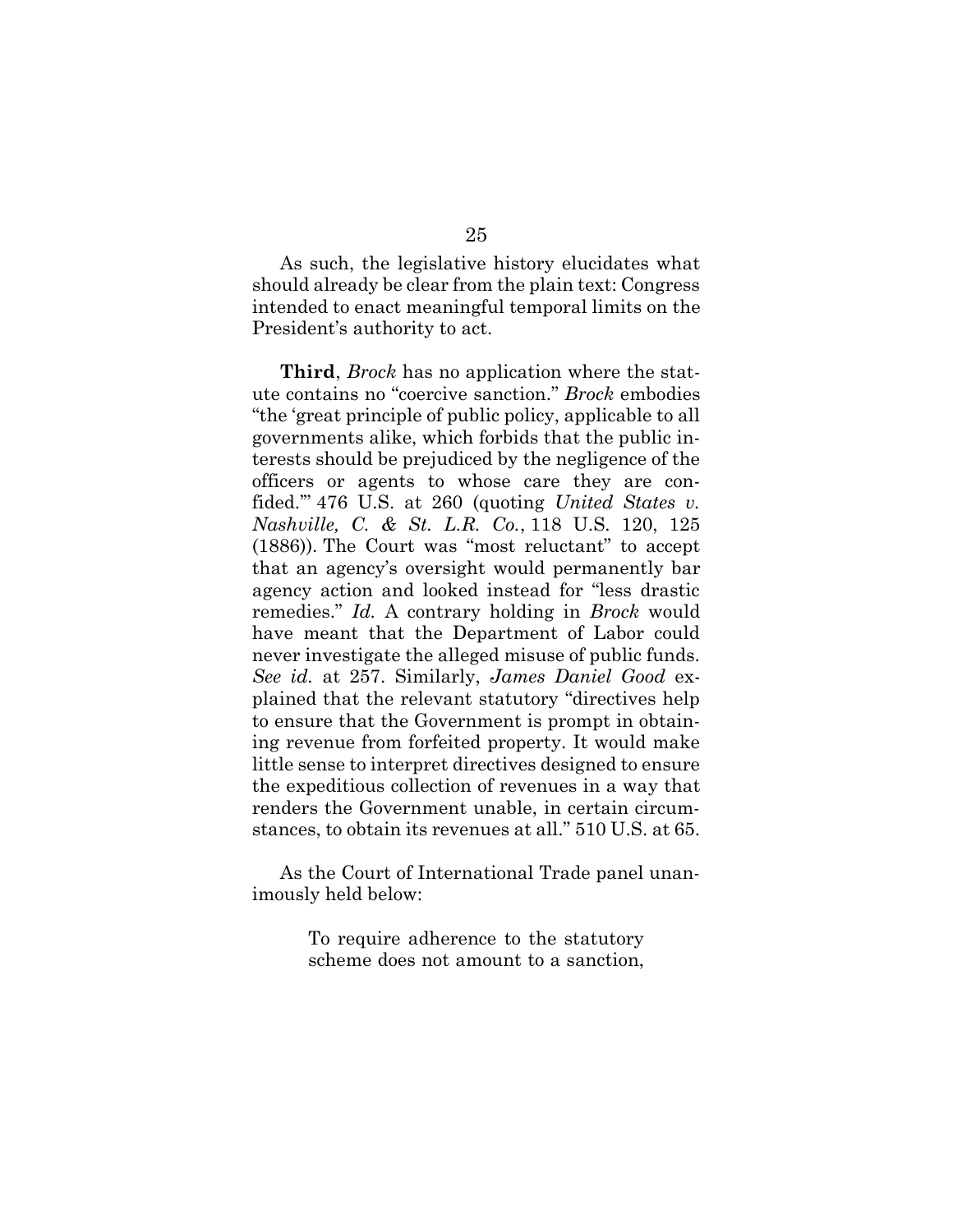but simply ensures that the deadlines are given meaning and that the President is acting on up-to-date national security guidance. The President is, of course, free to return to the Secretary and obtain an updated report pursuant to the statute.

<span id="page-32-1"></span>*Transpacific I*, 466 F. Supp. 3d at 1252. Rather than imposing a sanction, the mandatory time limits protect the nexus between national security and action by the President in restraint of trade.

Presidential action far removed in time from the Section 232 investigation is much less likely to address a legitimate threat to national security. Moreover, if the President may simply ignore the time limits, the statutory scheme collapses. Requiring a Section 232 investigation serves little purpose if the President can take action years later, based on allegedly changed circumstances. The interlocking deadlines for the investigation, presidential determination and implementation, and reporting to Congress are meaningless if each may be ignored at the President's will. And as go the deadlines, so goes the opportunity for meaningful review by Congress.

#### **Conclusion**

<span id="page-32-0"></span>By eschewing statutory text and failing to effectuate the will of Congress, the decision below would either grant the President unfettered discretion over an area the Constitution entrusted to Congress or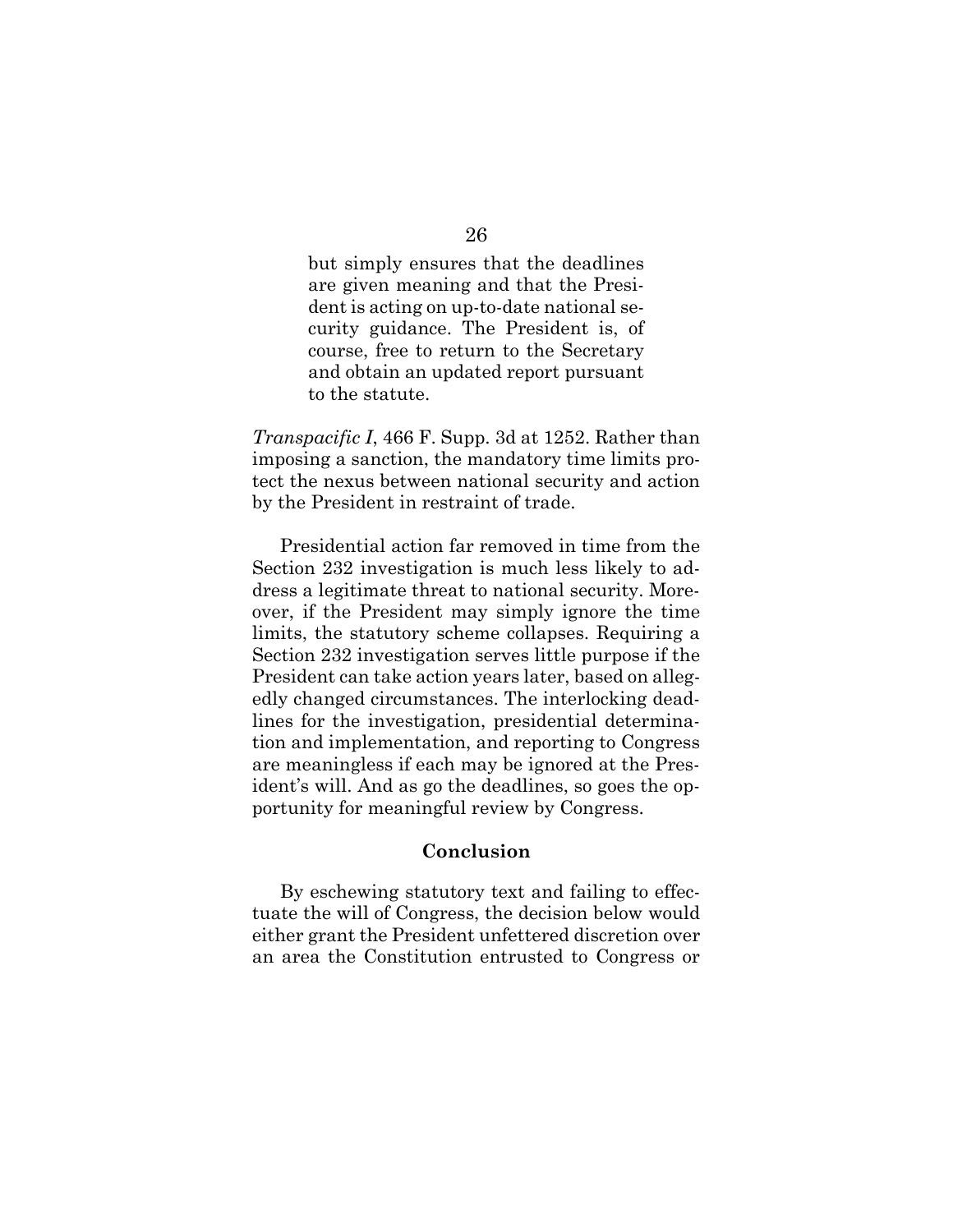else force the courts, in short order, to devise their own limits on presidential discretion. This Court must grant certiorari to forestall that outcome. The limits Congress imposed on a delegation of its power to the President are both constitutionally sacrosanct and inherently preferable to any that a court might devise.